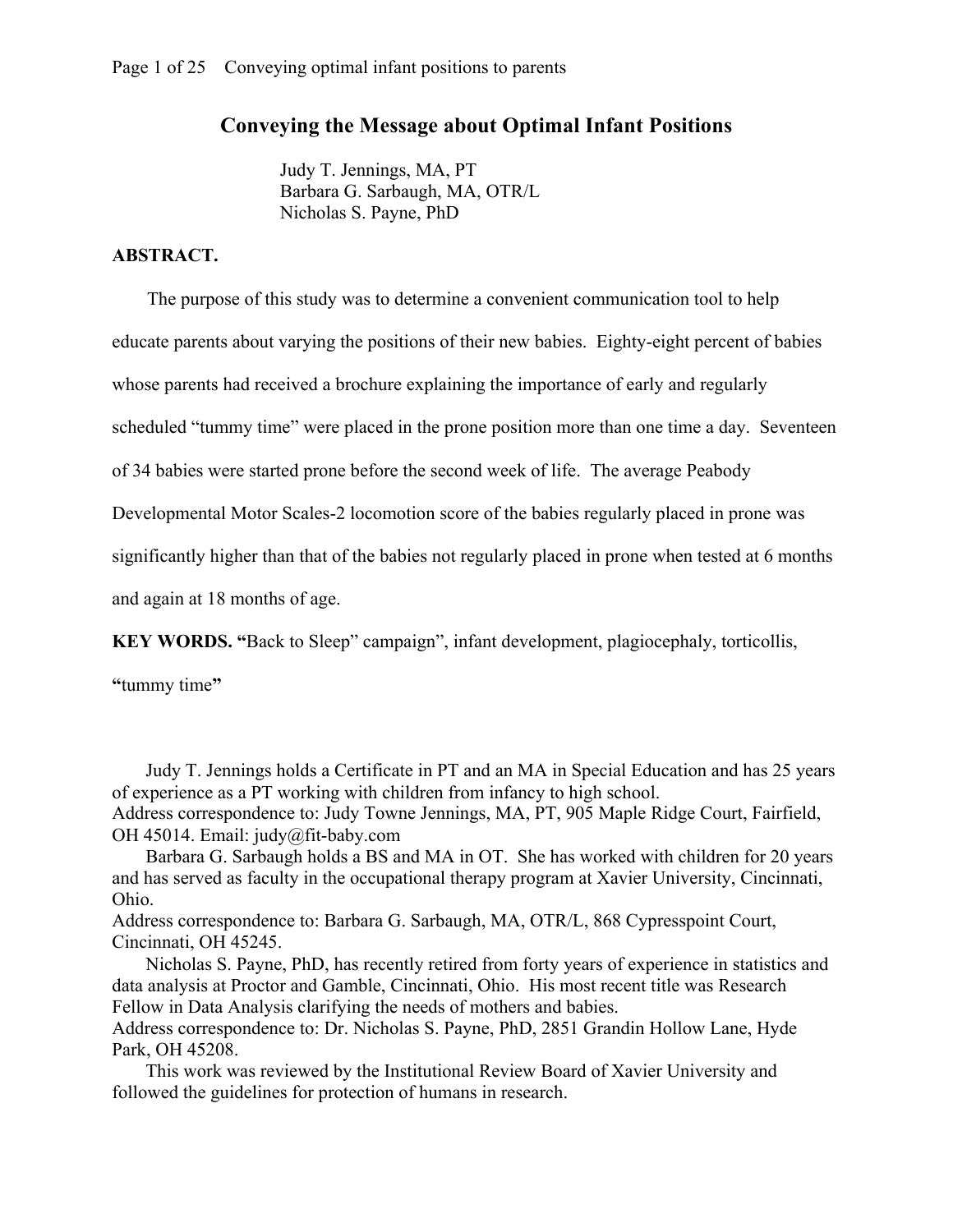## **BACKGROUND**

It is the responsibility of medical and allied health professionals trained in typical development to help parents understand the importance of varying the positions of infants. Public health campaigns have been very effective in changing the sleep position of new babies in America since 1994 (American Academy of Pediatrics [AAP] Task Force on Sleep Position and Sudden Infant Death Syndrome [SIDS], 2000; Pershing, James, Swanson, & Kattwinkel, 2003; Malloy, 1998; Willinger, et al., 1998.) In contrast, recent research and clinical evidence indicate that parents are not well educated on the value of placing the baby on the tummy to play very early in infancy (Mildred, Beard, Dallwitz, & Unwin, 1995.) In this study researchers explored communication tools health care professionals can use to help convey the normalcy and importance of "tummy time" play to new parents. In this study, "tummy time" is defined as prone positioning of an infant when awake and supervised to encourage development of extensor control of the head and neck.

Policy about infant care has changed in the United States since 1994, when the "Back to Sleep" campaign was launched as a joint effort of the American Academy of Pediatrics (AAP), the U.S. Public Health Service, the SIDS Alliance, and the Association of SIDS and Infant Mortality Programs after examination of a variety of studies suggested that "the weight of evidence implicates the prone position as a significant risk factor for SIDS." (Kattwinkel, Brooks & Myerberg, 1992, p.1124.) The purpose of the campaign was to disseminate their suggestion that infants be routinely placed on their backs to sleep to decrease the possibility of SIDS. National and international research has since validated that babies sleeping on their backs have less risk of succumbing to SIDS (Persing, et al, 2003.) The AAP Task Force 2000 report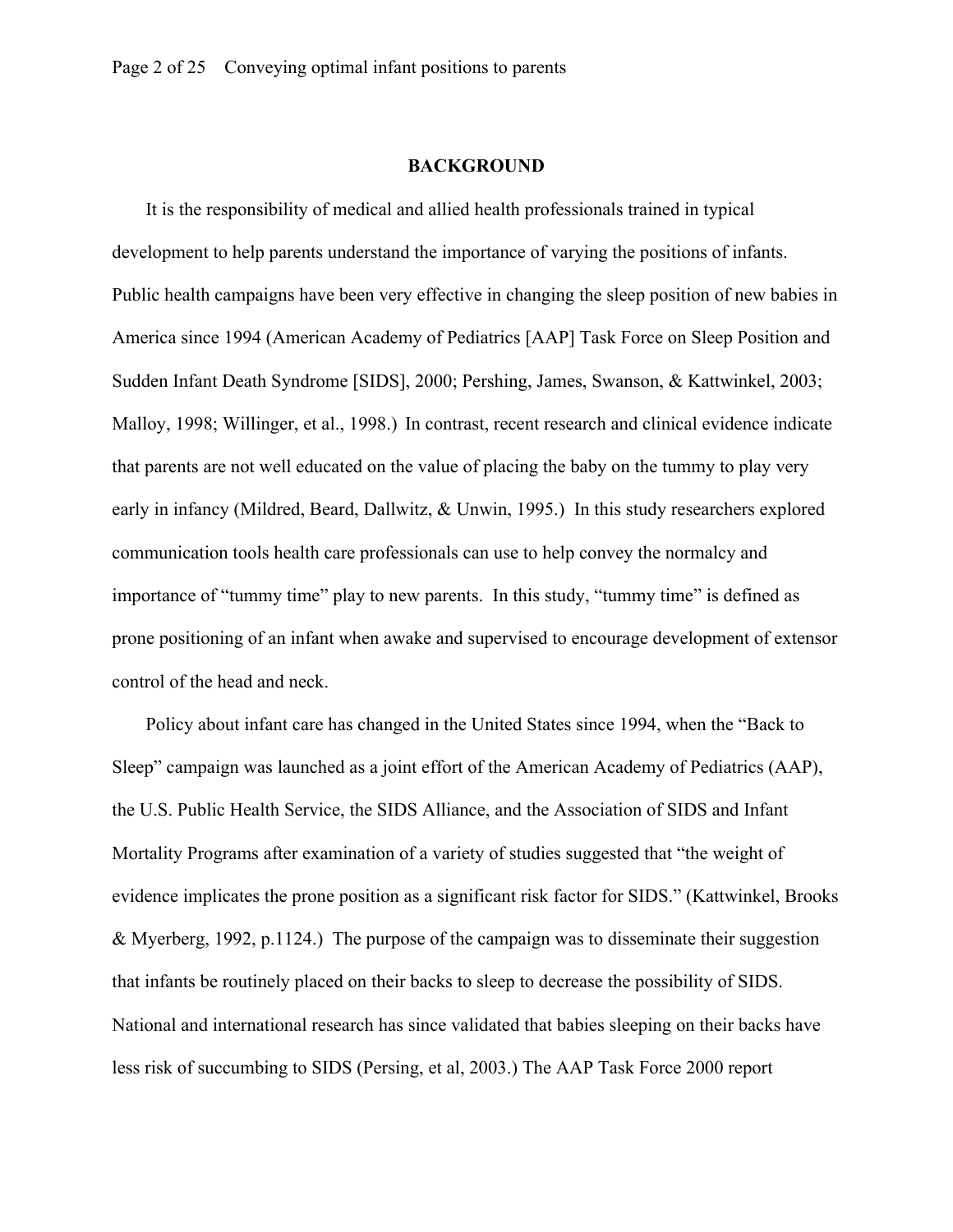provided new guidelines to encourage caregivers to monitor the head position of supine sleeping babies and further advocated that "Prone positioning when awake and observed (tummy time) is recommended for development of upper shoulder girdle strength and avoidance of occipital plagiocephaly. These reminders should become a part of routine office anticipatory guidance."(AAP Task Force, 2000, p.653.)

It has been documented in the literature that infants who sleep in prone develop better motor skills in prone that infants who sleep in supine (Dewey, Fleming & Golding,1998; Jantz, Blosser, & Fruechting, 1997: Holt, 1960.) Other studies have suggested that placing an infant in prone to play during the day will help normalize motor milestone acquisition (Davis, Moon, Sachs, & Ottolini, 1998; Salls, Silverman, & Gatty, 2002,) and avoid flat spots on the developing skull (AAP Task Force, 2000; Littlefield, Reiff, & Rekate, 2003; Kane, Mitchell, Craven, & March, 1996; Persing et al., 2003.) Theories of normal development suggest that prone play helps to develop extensor tone and head control against gravity. (Bly, 1994; Kramer & Hinojosa, 1999; Piper & Darrah, 1994.) In spite of these findings parents today seem to be limiting positions used with their infants. In 1995, Mildred et al. found that 26% of the 100 parents interviewed for their study never placed their infant in prone, with a suggestion that this was probably related at least partly to a fear of SIDS (p. 501.)

Davis et al. (1998) suggested that infants who sleep in supine, but regularly play in prone, demonstrate faster acquisition of motor milestones, especially rolling prone to supine, crawling, creeping, and pulling to stand. They also reported that most infants walk independently at a time close to their first birthday whether sleeping prone or supine. Other research supports the conclusion that no significant difference in developmental skills remains at 12 or 18 months of age (Dewey et al., 1998; Sall et al., 2002.) Davis concludes by stating that "it is yet unclear if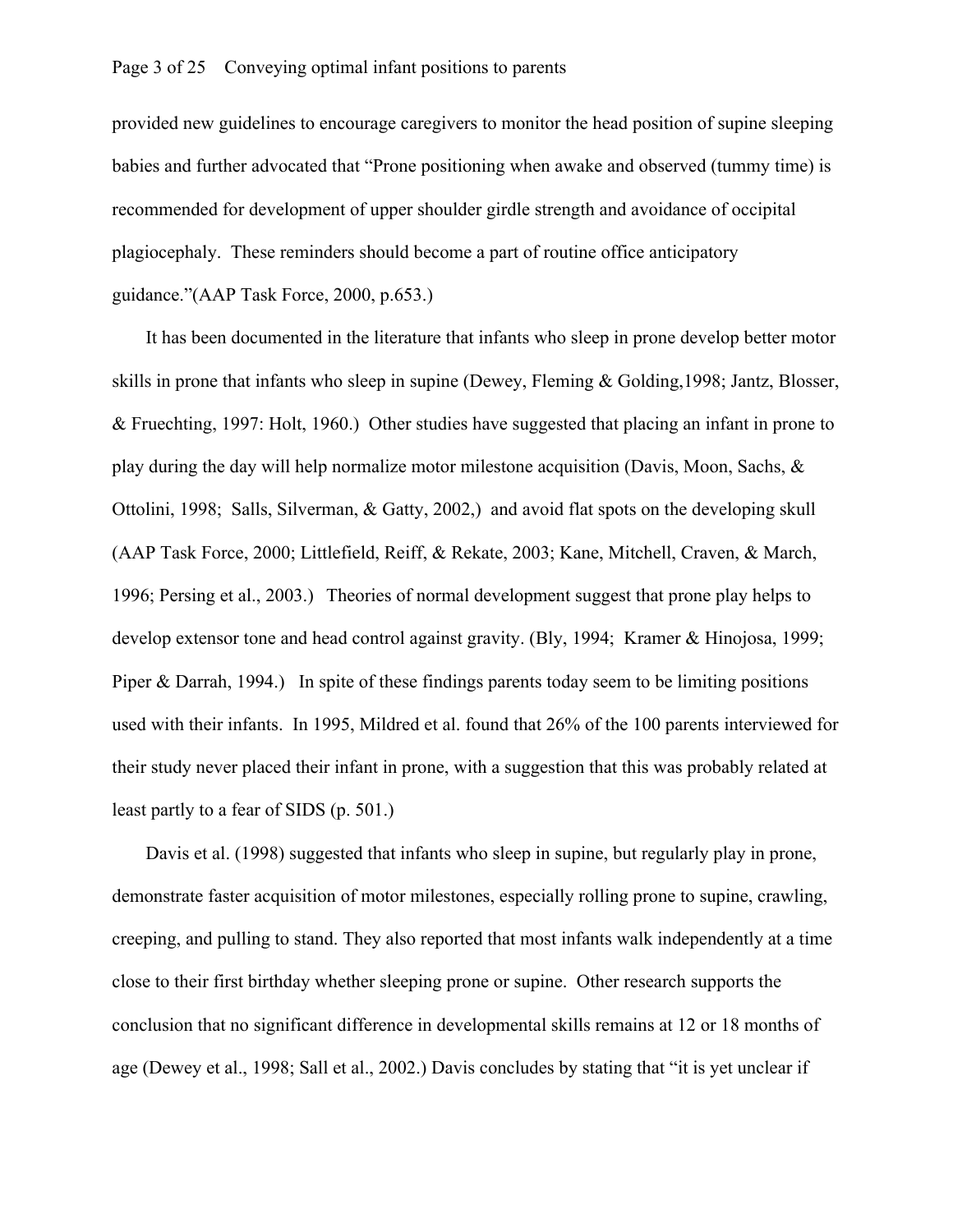there are any long-term developmental effects from sleep positioning… further studies are indicated as this generation of predominantly supine sleepers becomes older." (p.1140)

The currently documented effects of sustained positioning in supine are more pervasive than delayed rolling ability. Researchers agree that while sleeping supine has helped decrease SIDS, an unfortunate concurrent rise in the incidence of positional plagiocephaly associated with supine positioning has occurred (Johns, Jane, & Lin, 2000; Kane et al., 1996; Littlefield et al., 2003; Persing et al., 2003.) Plagiocephaly is defined by Littlefield et al. as an asymmetrical molding of the head caused by external forces. Other terms for this condition found in the literature are deformational plagiocephaly, occipital plagiocephaly, benign positional molding, and plagiocephaly without synostosis (Persing et al., 2003.)

Littlefield et al*.* (2003) suggest that almost 20% of infants have noticeable flattening of the head and asymmetry of the skull base and face. They state that neck dysfunctions are almost universally found with the plagiocephaly. Most can be treated with repositioning (such as structured "tummy time,") but they further suggest that approximately one in every 65 infants develops a deformity that warrants an aggressive treatment program. This program may include physical therapy for neck stretching, orthotic management with a helmet, and, in very severe cases, cranial surgery. (p.8)

#### **Purpose**

The purpose of this study was to determine how the medical community can most effectively educate new parents about the importance of placing an infant in a variety of positions, including prone, when awake and supervised. The researchers tried to determine if adding video information \* (Phase I) or a colorful brochure\*\* (Phase II) to the routine information given by the family doctor would influence the choice of play positioning used by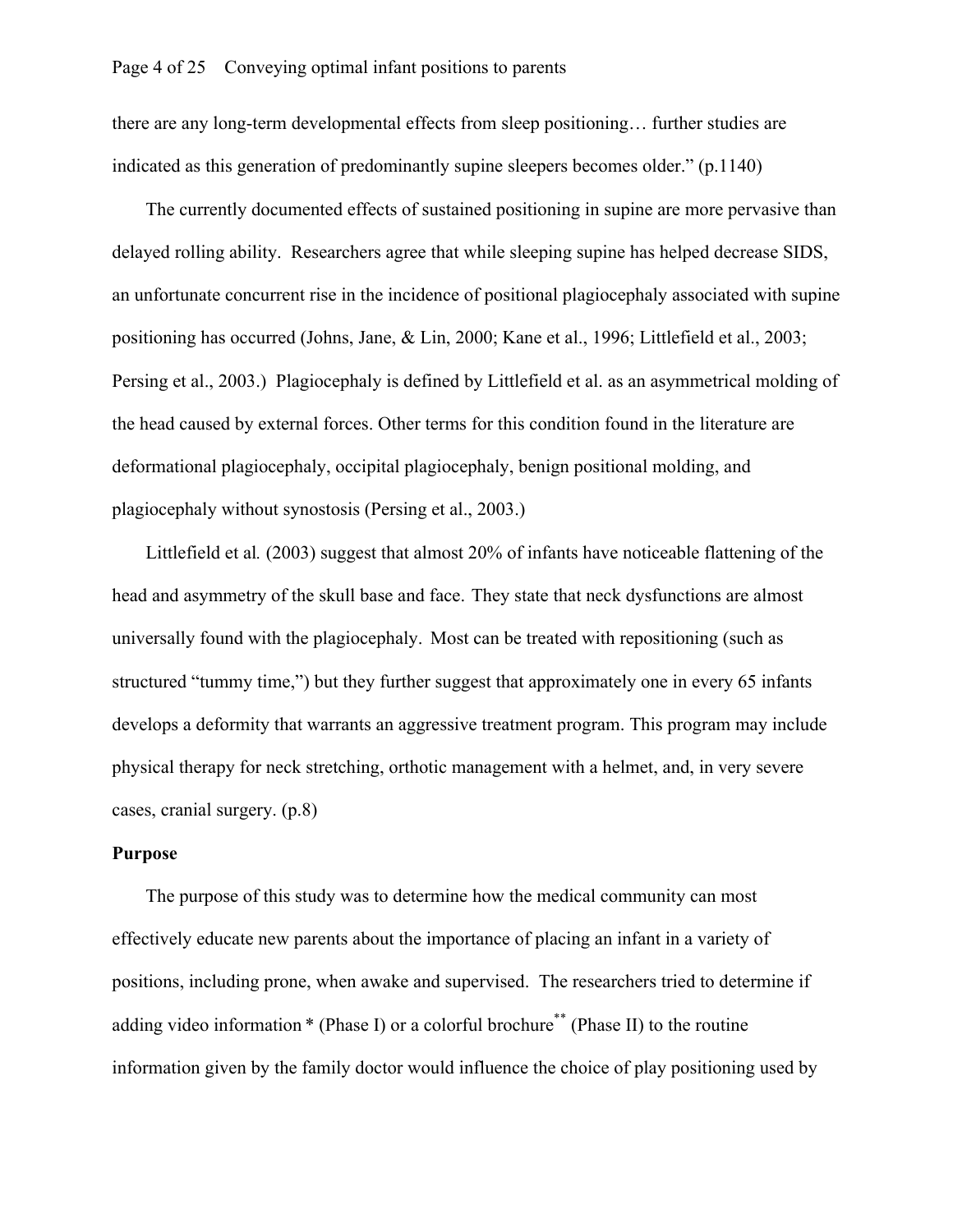new parents. The videotape and the brochure used in Phase I and II of this study were ways to present information visually to each family in a uniform and consistent manner. Literature from education specialists advocates using a variety of teaching strategies to enhance learning of new information (LaBorde, 1984; Sousa, 1998.)

\*The video used was *Amazing Babies: Moving in the first year* produced by Beverly Stokes \*\* The brochure, *Baby Development Information,* was written by the researchers.

## **METHODS**

### **Assumptions**

The researchers made the following assumptions: (1) All parents would receive verbal instructions about positioning a newborn from their pediatrician. (2) All infants would be placed in supine to sleep. (3) Because of the video or written information presented to the parents, infants would be placed more frequently in prone to play. (4) Infants who slept in supine but played regularly in prone would have more advanced motor milestones (as measured by Peabody Developmental Motor Scales, Second Edition, [PDMS-2] at six months of age) than infants who played primarily in supine. (5) Normal motor milestones in six-month old babies would include the ability to lift and control the head in antigravity flexion and extension.

## **Subjects and Groups**

Parents of 113 infants were recruited and gave consent to have their infants in the study: 62 during Phase I (2001-02) and 51 during Phase II (2002-03). Parents were recruited by the nurses of three pediatric physician groups and one obstetric group in a midwestern suburban county*.*  Parents were also recruited by several Early Intervention (EI) nurses making Welcome Home visits*.* Parents of 78 infants complied with the request to bring their baby in for a developmental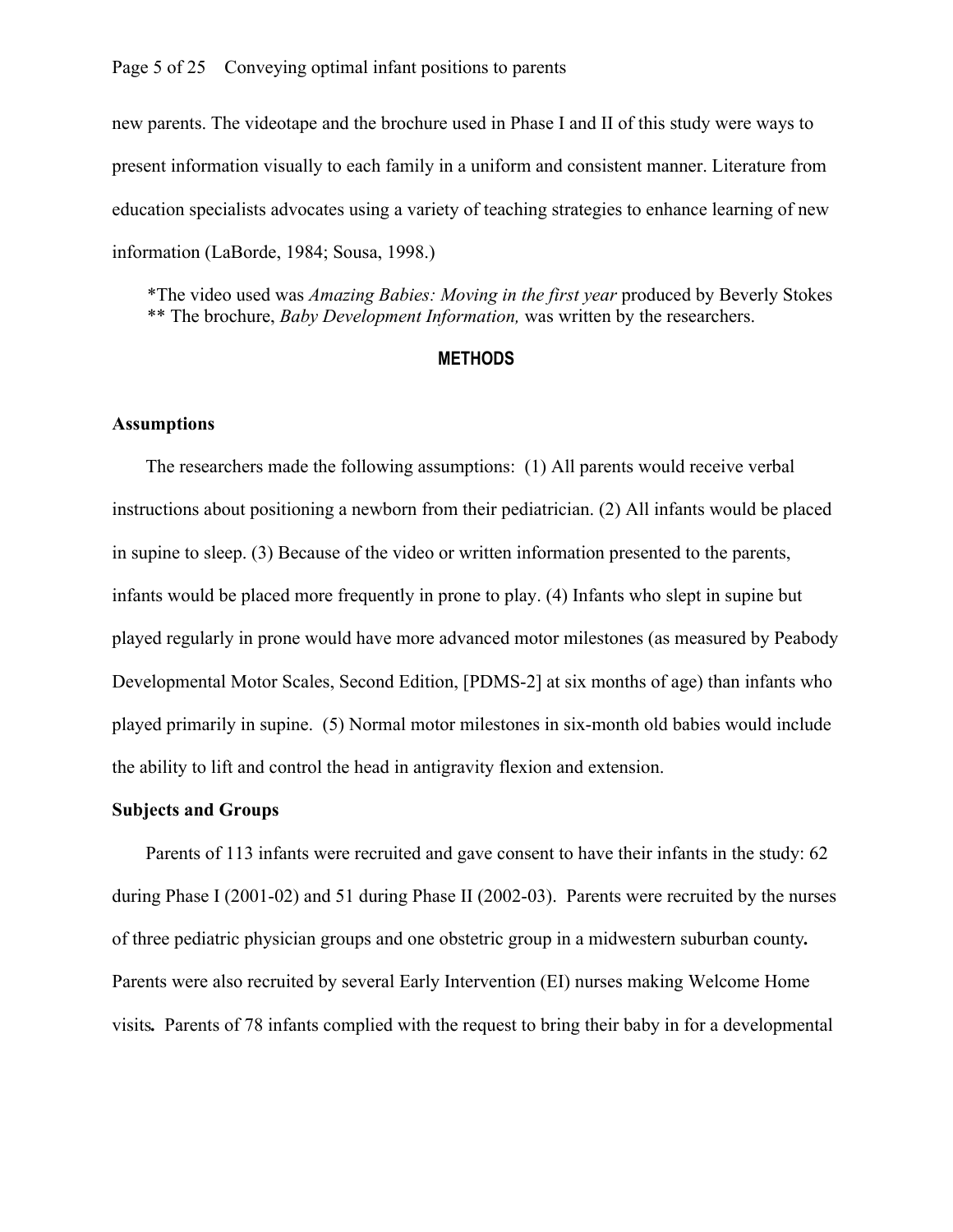## Page 6 of 25 Conveying optimal infant positions to parents

.

screening within one week of the six-month birthday. Table 1 shows the breakdown of study participants for six-month old babies.

### Table 1

The ethnic origins of the families, other than Caucasian, were three African-American, one Estonian, and two Hispanic. Socioeconomic levels ranged from single mothers utilizing Supplemental Security Income help to upper middle class, two parent families. Parent educational levels ranged from non-completion of high school to doctoral degree. None of the babies had diagnosed neurological impairment. Babies born prematurely were included in the research. The greatest difference in adjusted age was for a baby born five weeks prematurely. Phase I and Phase II babies were from the same geographic location.

Groups were categorized by type of positioning information received by the parents. Group 1 was considered the control group. These were the parents in the original study design in 2001- 02 who only received positioning information in the pediatrician's office. Group 2 were the parents in 2001-02 who watched a developmental video during a Welcome Home nurse visit in addition to receiving information in the pediatrician's office. Group 3 parents received a Welcome Home nurse visit but did not watch the developmental video. During the duplicated study in 2002-03 (Phase II), Group 5 became all the parents recruited in physicians' offices and through Welcome Home Nurses. These parents all received a family friendly informational brochure explaining suggestions for varying a new baby's positions. Data collected during Phase II was compared to data results of Phase I. Table 2 explains the various groups of subjects by recruitment source and type of educational information received.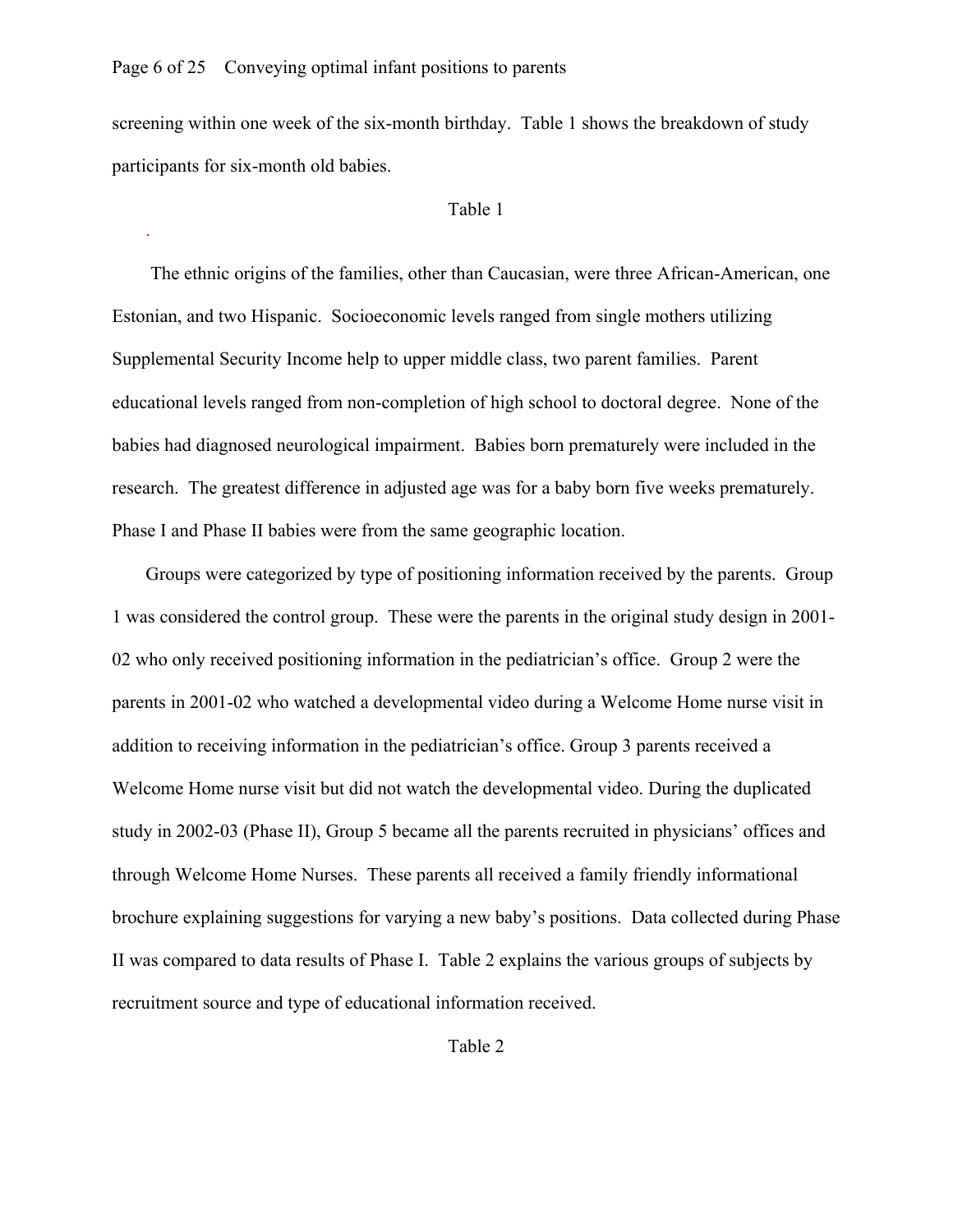An additional group, Group 4, consisted of the parents of 28 of the originally evaluated 44 babies who agreed to allow a reevaluation at 18 months of age. The 18 month skills of those babies were compared to positioning choices reported on the six-month survey. No difference in gross motor development was expected at 18 months of age.

## **Procedures**

The Institutional Review Board (IRB) for research utilizing human subjects at Xavier University, Cincinnati, Ohio, approved the study design and consent forms prior to recruitment of the subjects for all aspects of the study.

After IRB approval, the researchers gathered baseline information about positioning instructions from the referral sources via surveys. The supine position for sleep was consistently presented by pediatricians and all nurses. The surveys seemed to indicate, however, that positioning information about "tummy time" was not presented in a standard format. Physicians reported that they did not always discuss prone playtime with new parents. Some physicians recommended 15 minutes a day; others suggested 45 minutes a day. .Most of the Early Intervention nurses distributed the SIDS Alliance brochure that commented on positioning for sleep and play and encouraged some tummy time each day. The obstetric nurses commented that prior to joining the study, information given to parents about positioning was minimal. No professionals from any of the groups offered suggestions to parents to help babies become accustomed to "tummy time" or to help when babies would not tolerate the "tummy time" recommended.

The medical personnel recruiting babies for the study agreed to ask all new parents to participate during the months of July, August, and September of 2001 for Phase I and September, October, and November of 2002 for Phase II. The 62 parents in Phase I and 51 parents in Phase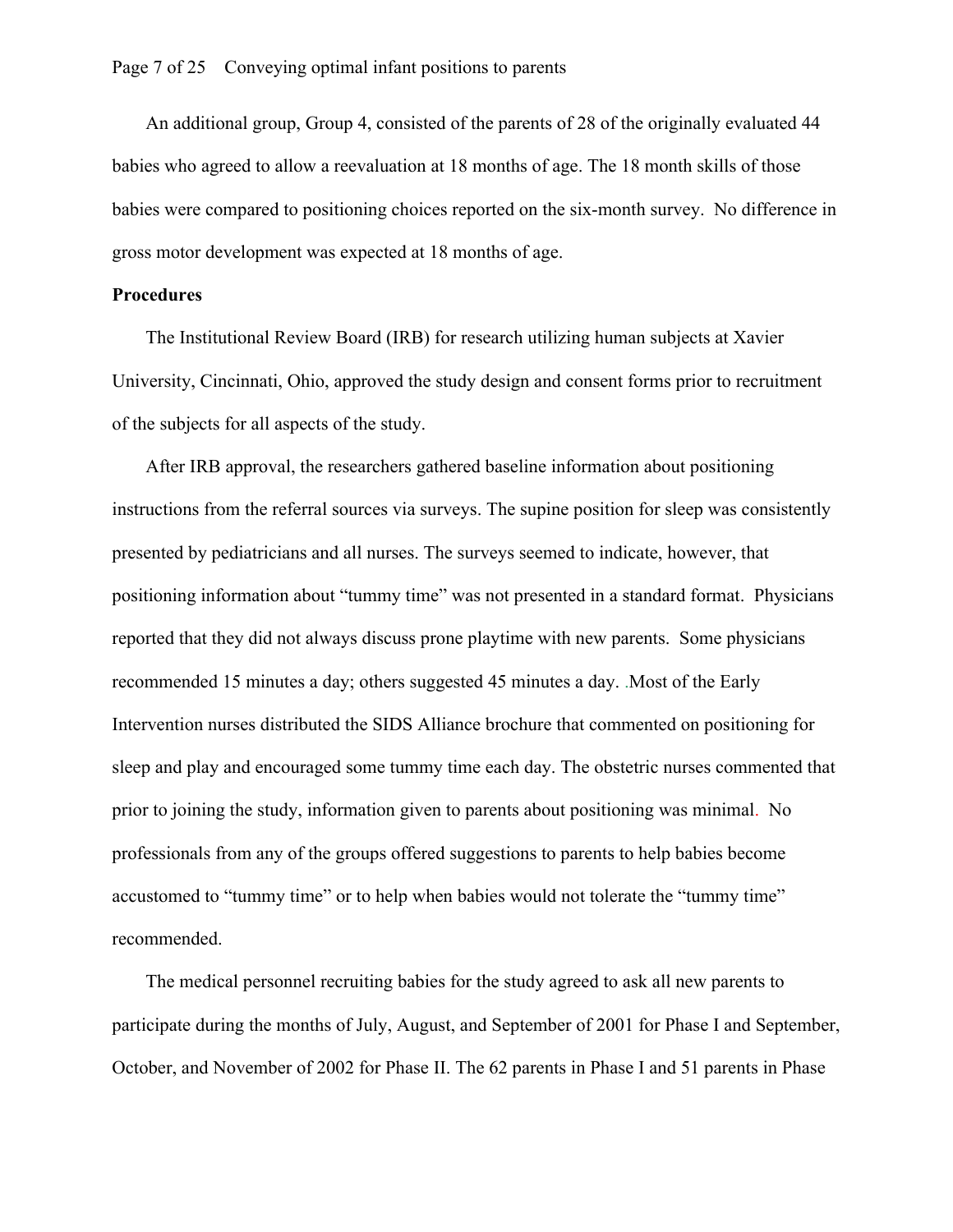II who were willing to participate determined the sample. All study consent forms gathered from these referral sources were forwarded to the researchers. The first contact that the researchers had with the parents was by phone at five months to set an appointment to assess the motor skills of the infants at six months of age.

## **Evaluation Procedure**

All babies were assessed individually within one week of their actual six month birthdays in a standard setting (a physical therapy clinic), unless it was difficult for the parents to travel. In those cases, the team evaluated the babies in their homes. The evaluations were completed in one session for all babies except two. Due to extreme fussiness, those babies were rescheduled and the evaluations completed on another day.

Phase I babies were assessed with only the gross motor subtests of the PDMS-2. Phase II six-month babies and the 18 month toddlers were assessed using both gross and fine motor subtests. During all assessments, the parents completed a survey designed to determine the regularity of placing the baby to sleep in supine and in prone to play. Data about positioning choices from the surveys were used to compare the effect of the educational information on the choices made by the parents. In Phase II, the date listed on the consent form was used as an indication of how early the parents received the brochure information. Parents were also asked in the survey when they actually started to place the babies in prone during playtime.

Following a mandate from the IRB that recommendations should be given to families if deficits were noted, personalized play activities were demonstrated for all parents and recommendations for positioning and moving toward the next step in development were provided verbally during each screening. The researchers developed a follow-up report to send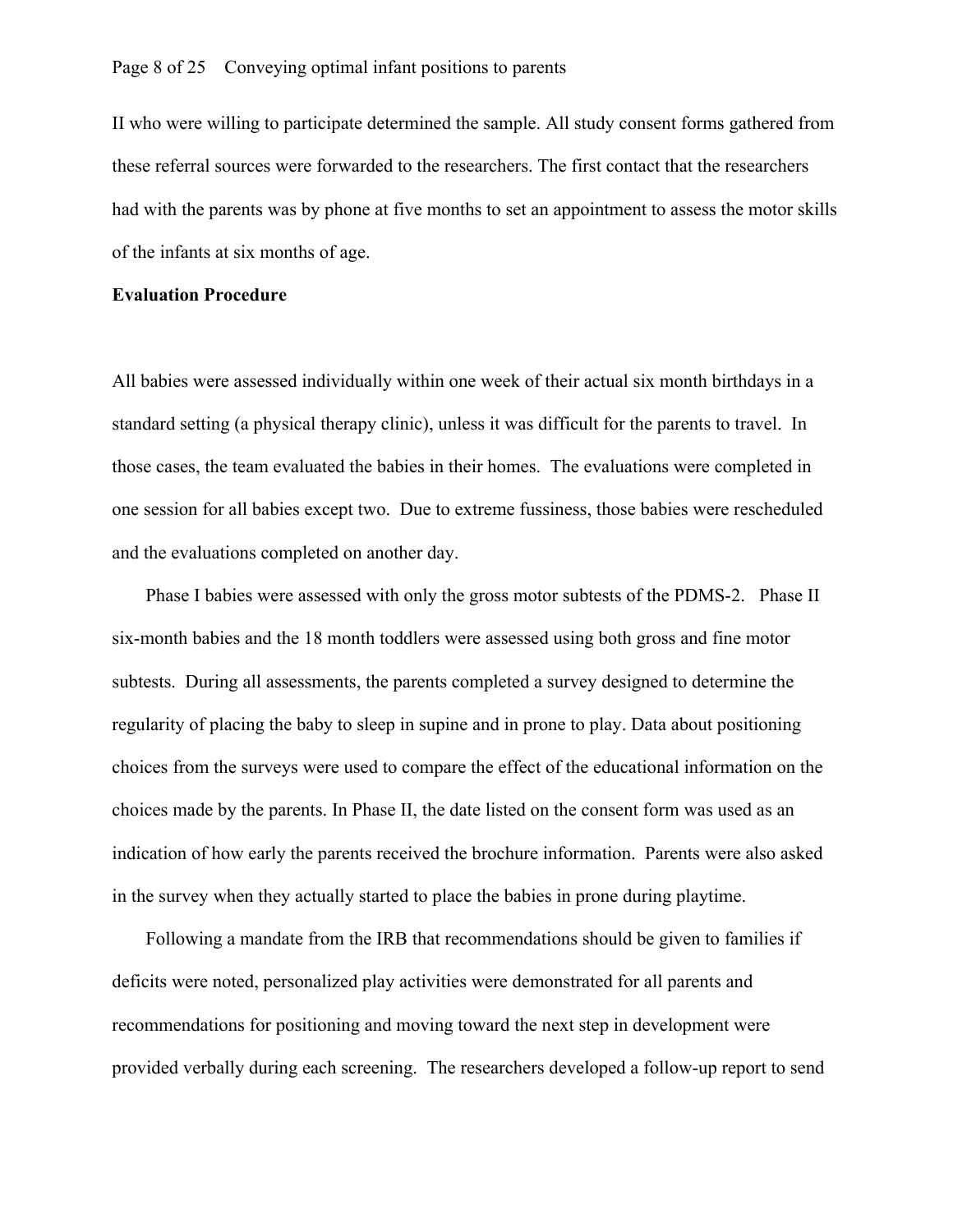to parents and to the family physician summarizing the results of the PDMS-2, and restating the recommendations that had been demonstrated.

## **Equipment**

#### **Evaluation Instrument**

The research team used the Peabody Developmental Motor Scales-Second Edition to assess all babies that completed the project. The PDMS-2 was chosen because it has separate, independently standardized gross motor and fine motor sections and was developed for use in research. (Folio & Fewell, 2000.) It had recently been re-standardized (2000) and was familiar to the researchers. The testing materials remained the same to allow comparison between Phase I babies and Phase II babies.

The team did not utilize the normative data analysis as suggested in the test manual. The test manual method converted subtest raw scores to percentiles and standard scores based on the month of age only, while dropping all additional days. Thus data from babies only a few days different in age, *i.e*. 6-months versus 5 months 29 days, would have been compared to different standard scores. For consistency, the team compared the sum of the gross motor scores without conversion.

The test manual suggested adjustment for days of prematurity, but did not consider any days beyond the due date. For consistency, the team compared babies using an "adjusted age" that considered all days. Exact age was the testing date minus the birth date. The adjusted age was the exact age  $+/-$  days between due date and birth date. The range of the adjusted ages was 146 days for the youngest baby to 202 days for the oldest. These changes were assumed to improve sensitivity of the test as it more accurately reflected the performance differences of the various babies who were all chronologically close to six months old (plus or minus ten days.)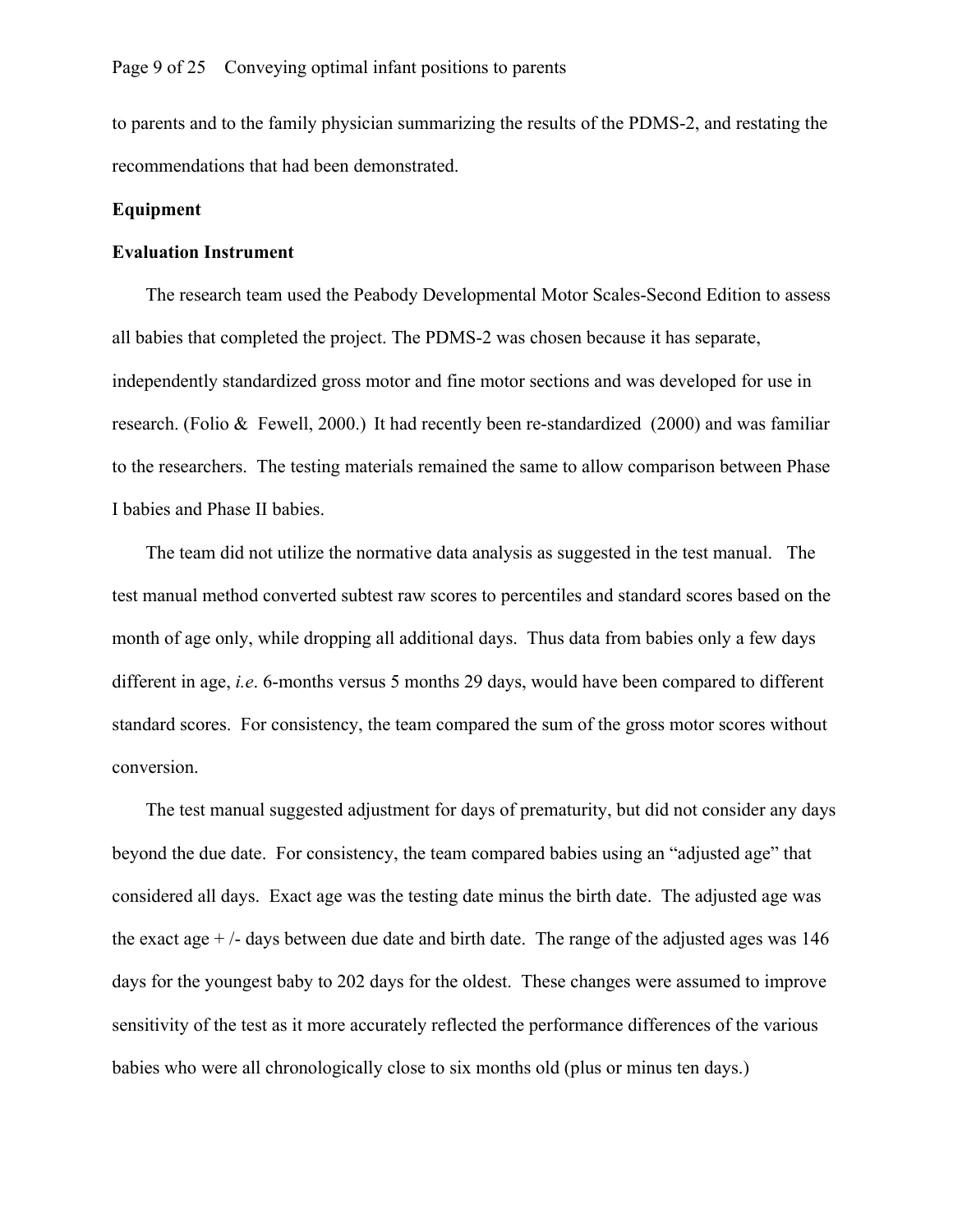### Page 10 of 25 Conveying optimal infant positions to parents

In the test manual, determining the sum for the gross motor sections added the raw scores for the Reflex section, Stationary section, and the Locomotion section. The team analyzed the sum for the gross motor sections with the positioning choices of the parents, but found that the Locomotion section alone showed the significant relationships that are reported under Results. The team was primarily interested in developmental skills related to time spent in the prone position such as head control, reaching while prone on elbows, rolling, moving forward, and assuming an all fours position. The Locomotion section items best reflected those skills.

#### **The Statistical Software Program**

The statistical software program, SAS, was chosen to evaluate the data. It is well respected in industry and regulatory agencies. It is the most widely used package for and designed to integrate and analyze clinical information. Table 3 shows the 2002 and 2003 bridged survey responses and how the data was combined in the statistics.

Table 3

## **The Videotape**

The videotape used in this study was *Amazing Babies: Moving in the First Year* produced by Beverly Stokes. The portion shown to the mothers included video images of babies from one to four months of age playing in prone and supine.

## **The Brochure**

The *Baby Development Information* brochure was authored by the primary researchers to be an expedient visual means of communicating optimum positioning choices to parents. It was reviewed by the nurses in the pediatric offices and the Early Intervention Director before being used in Phase II. It was designed in family friendly language to explain the rationale for varying positions, to suggest a schedule for daily prone play, and to provide helpful hints on inclining a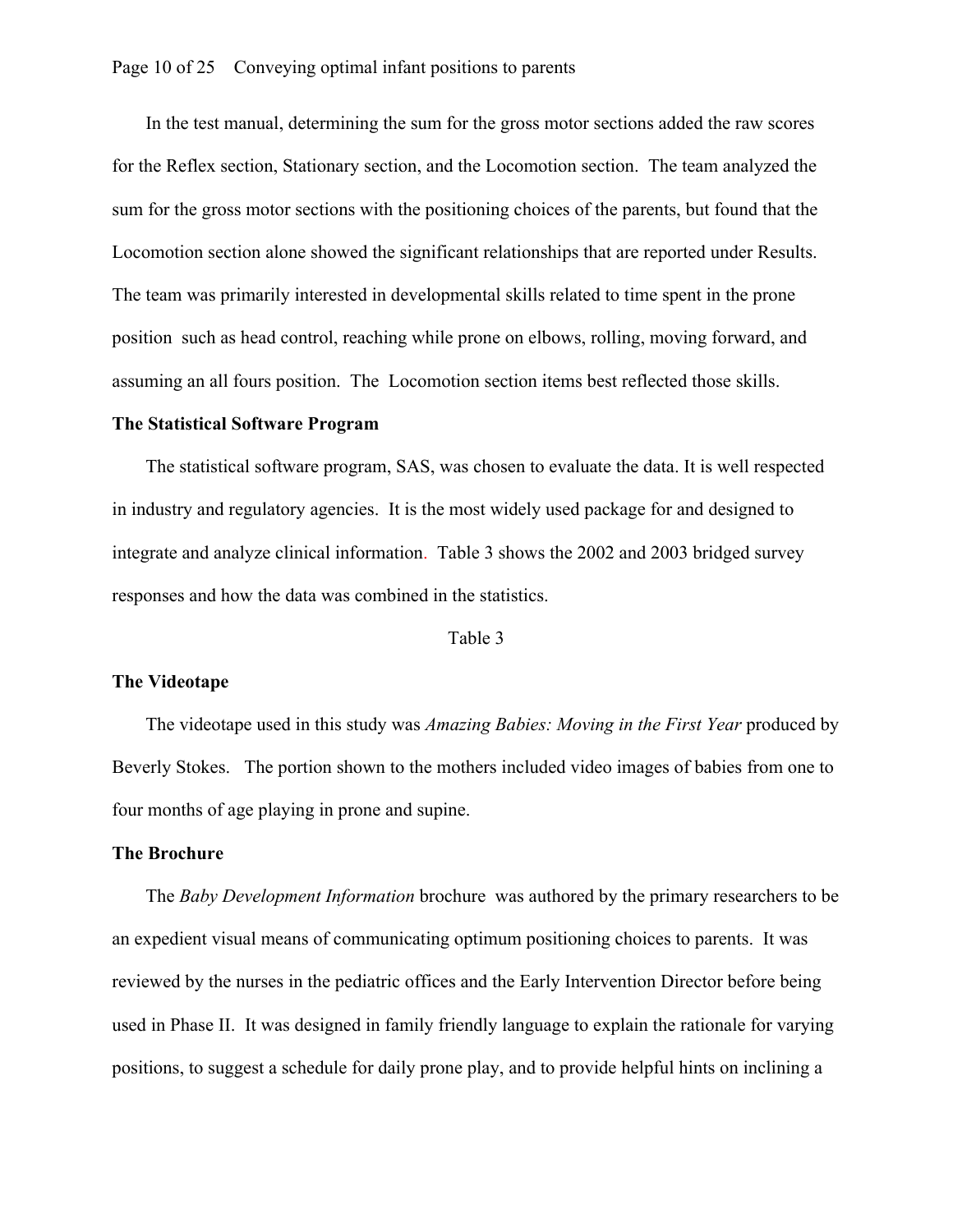baby in prone placement when babies were not tolerant of the position. The time when the brochure was given to parents varied from pre-delivery to two months of age. The date was recorded on the consent form by the recruiter before sending the form to the researchers.

### **RESULTS**

The central theme for the study was to determine the most effective way to communicate to parents the optimal positioning for infants. Using the motor performance scores to determine the effectiveness of the education became a two step process. The first step was to determine how the verbal, video, and/or brochure communication to parents affected the parent positioning choices. The second step required comparing the regularity of the positioning choices with the resultant motor skill development of the babies.

With the data analysis, three models of significant relationships surfaced. The first compared how the parents received positioning information (doctors, nurses, video, and/or brochure) with the answers received on the parent survey describing the positioning choices for play during awake times. The second compared the adjusted ages of the babies and the positioning choices for play in prone as co-variables with gross motor development as measured by the PDMS-2 locomotion scores. The third compared the positioning choices for play in prone prior to six months of age with gross motor development at 18 months of age using PDMS-2 scores.

In the model comparing the source of the information to new parents with the parents' choice of placement in prone for play, a significant pattern emerged ( $P = .0001$ ). The pattern showed that the percentage of prone placement increased with the addition of Welcome Home nurse visits and peaked with the addition of written information to parents in the form of the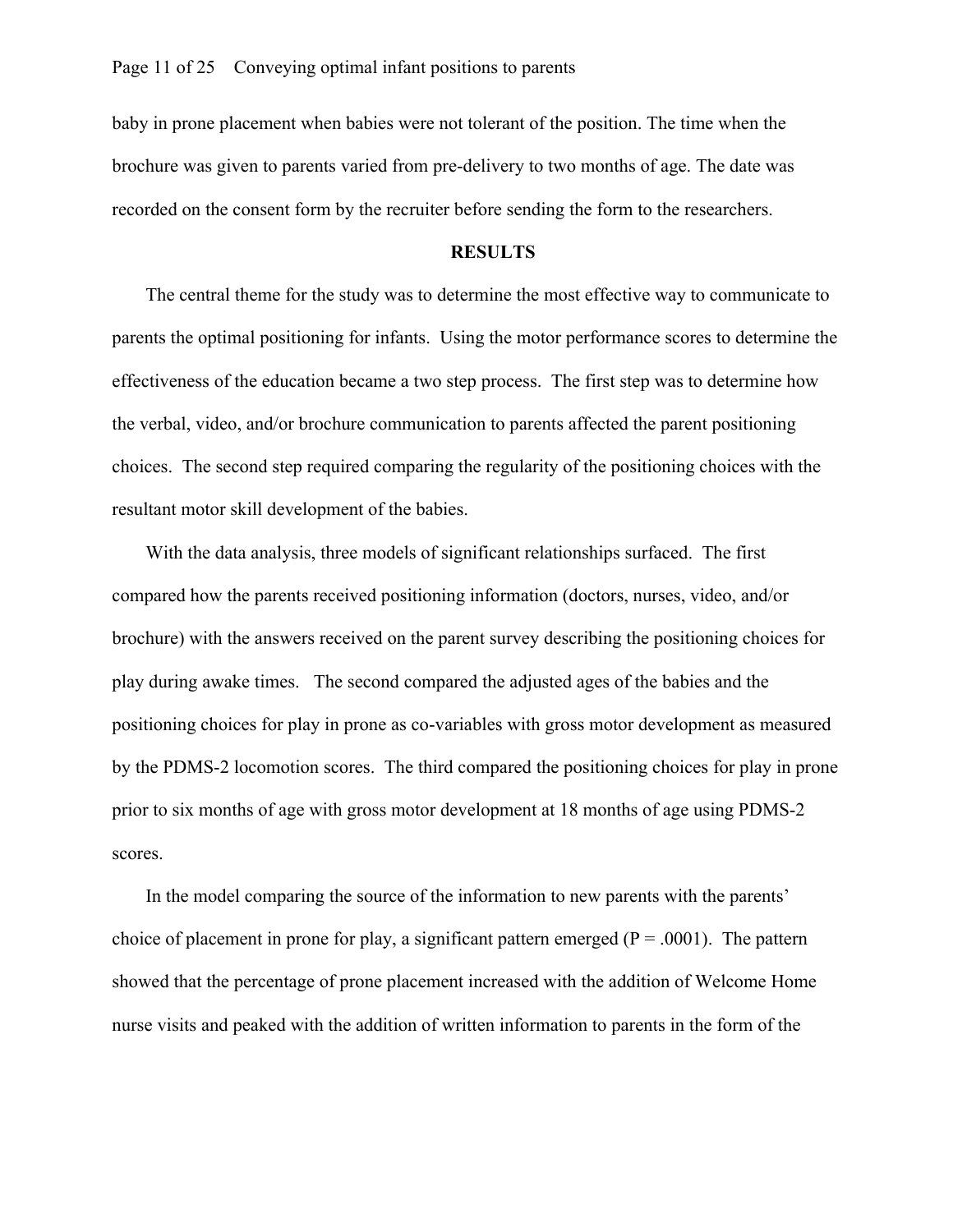brochure. The effect of the nurse visit was not significantly enhanced by showing a developmental videotape. Table 4 shows this pattern.

## Table 4

Before comparing the placement choices and the gross motor performance, the effect of prematurity had to be determined. The analysis showed that exact age (date of evaluation – date of birth) correlated with PDMS-2 Locomotion scores was not significant (P= .073). Using adjusted age (exact age +/- days between due date and birth date) correlated with Locomotion scores was significant ( $P = .0013$ ). Adjusted age became a co-variable with the positioning choices when analyzing the effect on the gross motor performance.

In the second model, co-variables of adjusted age and positioning choice were compared with the gross motor performance as determined by the PDMS-2 Locomotion scores. Significant relationships only surfaced in the youngest adjusted age group of babies. Babies in this youngest group placed in prone more than once a day had an average locomotion score significantly higher than other babies in the youngest group who were seldom placed in prone (P=.0012) or placed in prone less than once a day (P=.0010). Also significant was the average locomotion score of these youngest babies placed in prone only once a day compared to the babies seldom in prone (P=.0367). The full comparison chart for gross motor performance is displayed in Table 5.

#### Table 5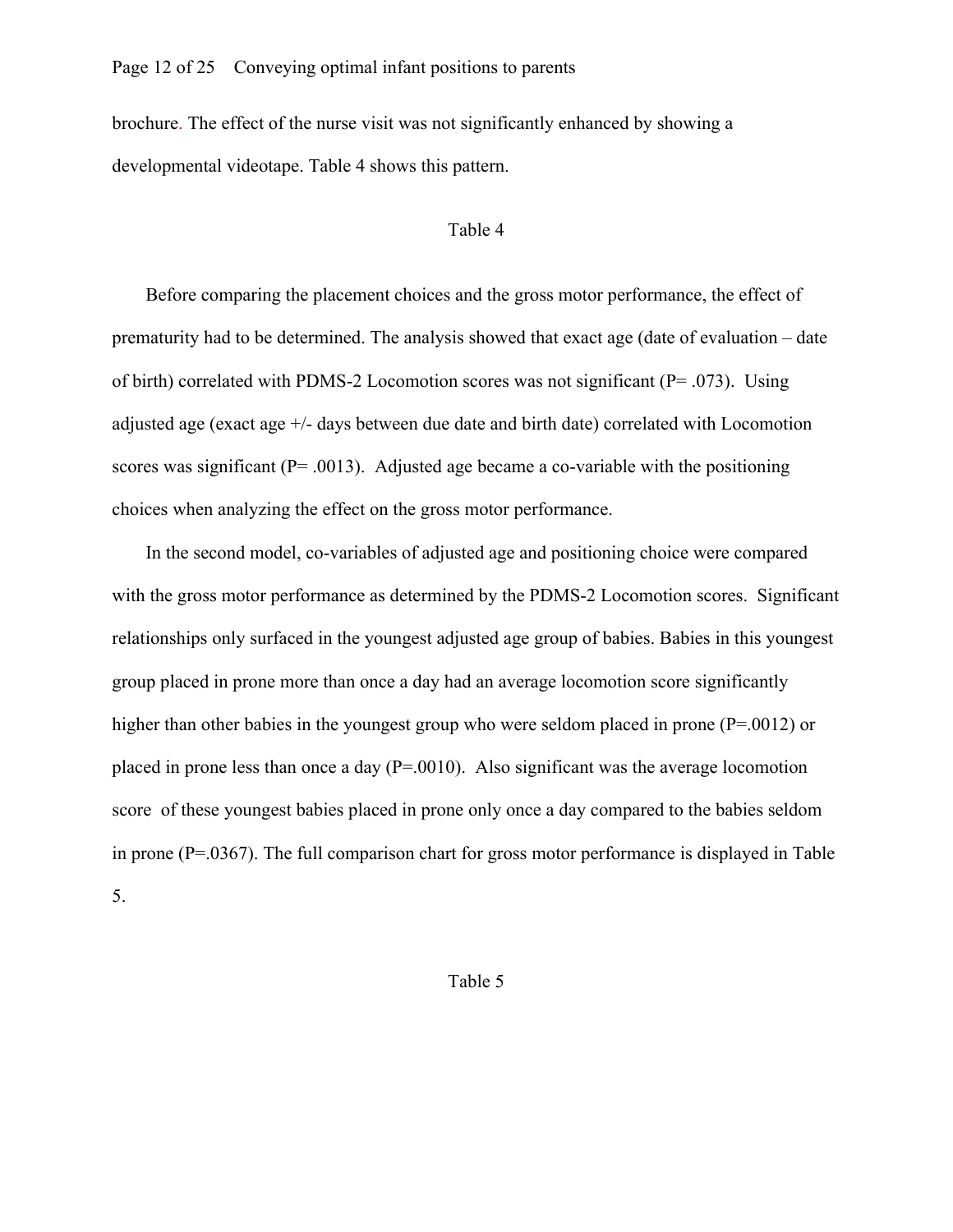Most of the 2002-03 Phase II babies were placed in prone early: 17 of the 33 babies within the first week after birth. In contrast, the 2001-02 Phase I babies, if placed in prone at all, tended to be placed in prone only after being seen by a Welcome Home nurse or the second visit with the doctor at approximately one month of age.

 In model three, the longitudinal part of the study, data indicated that significant gross motor differences did exist for the 18-month old babies dependent on the amount of time spent in prone for play before six months of age. The PDMS-2 Locomotion scores ranged between 79 and 90 for the 18-month old babies. For this comparison, the average Locomotion score from all babies who were placed routinely in prone to play more than one time a day before the age of six months (84.9) was compared to the average Locomotion score from all babies not placed routinely in prone to play  $(82.1)$ . This was significant.  $(P=015)$ 

#### Table 6

#### **DISCUSSION**

 In the 30 months developing this research, a positive trend has been noted. Some of the Phase I babies had very limited development, poor antigravity head control in flexion or supine, and presented with flat spots on the head. One was being seen in a physical therapy clinic for torticollis. Few parents in Phase I remarked about being comfortable placing their child in prone; in fact, some parents actually stated that they feared SIDS if they ever placed the baby on the tummy.

 In contrast, all of the Phase II parents who read the brochure (only one stated that she never received the brochure) were more relaxed about placing the baby in prone on a daily basis. Very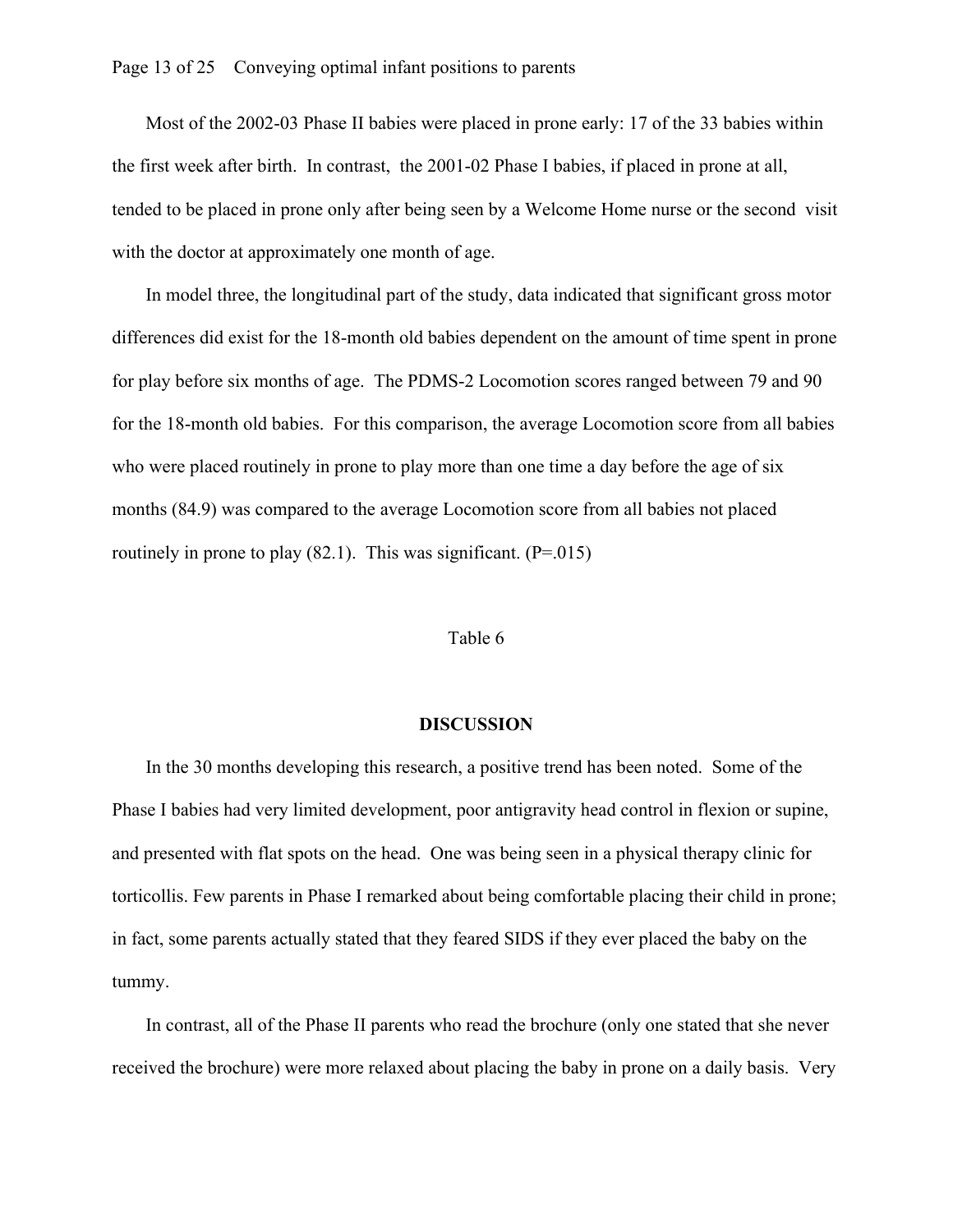few of the Phase II babies had flat spots on the head. In addition to the study sources, parents cited hearing about the "tummy time" concept of prone placement for play from friends, family or magazines.

 It became apparent during Phase I, that the parents were getting positioning information too late. Parents in Phase I were generally not being told to place the babies in prone until the Welcome Home nurses visited ( at 2-4 weeks after birth) or the one month well baby check-up. Many of these parents reported to us that when they initiated "tummy time" at that time, the baby would not tolerate the position and the parents therefore quit trying. In Phase II an earnest effort was made to get information to parents as close to the date of birth as possible. Four mothers received the brochure pre-delivery in the Obstetric packet. Staff in the pediatric offices handed the brochure to parents at the one week visit. In Phase II, 17 of 34 babies were reportedly started on "tummy time" within the first week. Another six were placed prone regularly before the onemonth check up.

The need for uniform information was also apparent from the inception of this project. No consistent information about "tummy time" was presented by professionals in this study. Nurses stated that parents received instructions to place a baby in prone from "5-10 minutes a day" to "as much time as possible." Parents consistently reported that the nurses emphasized "tummy time".

Written information provided several benefits. It provided a unified formula to help parents establish a routine of tummy time: one to two minutes after each diaper change or nap, increasing the amount as the baby grew and became stronger. Many parents in Phase II reported a schedule for tummy time daily. The written information also offered answers to questions parents had about varying positions: how to avoid flat spots on the head, when to use equipment,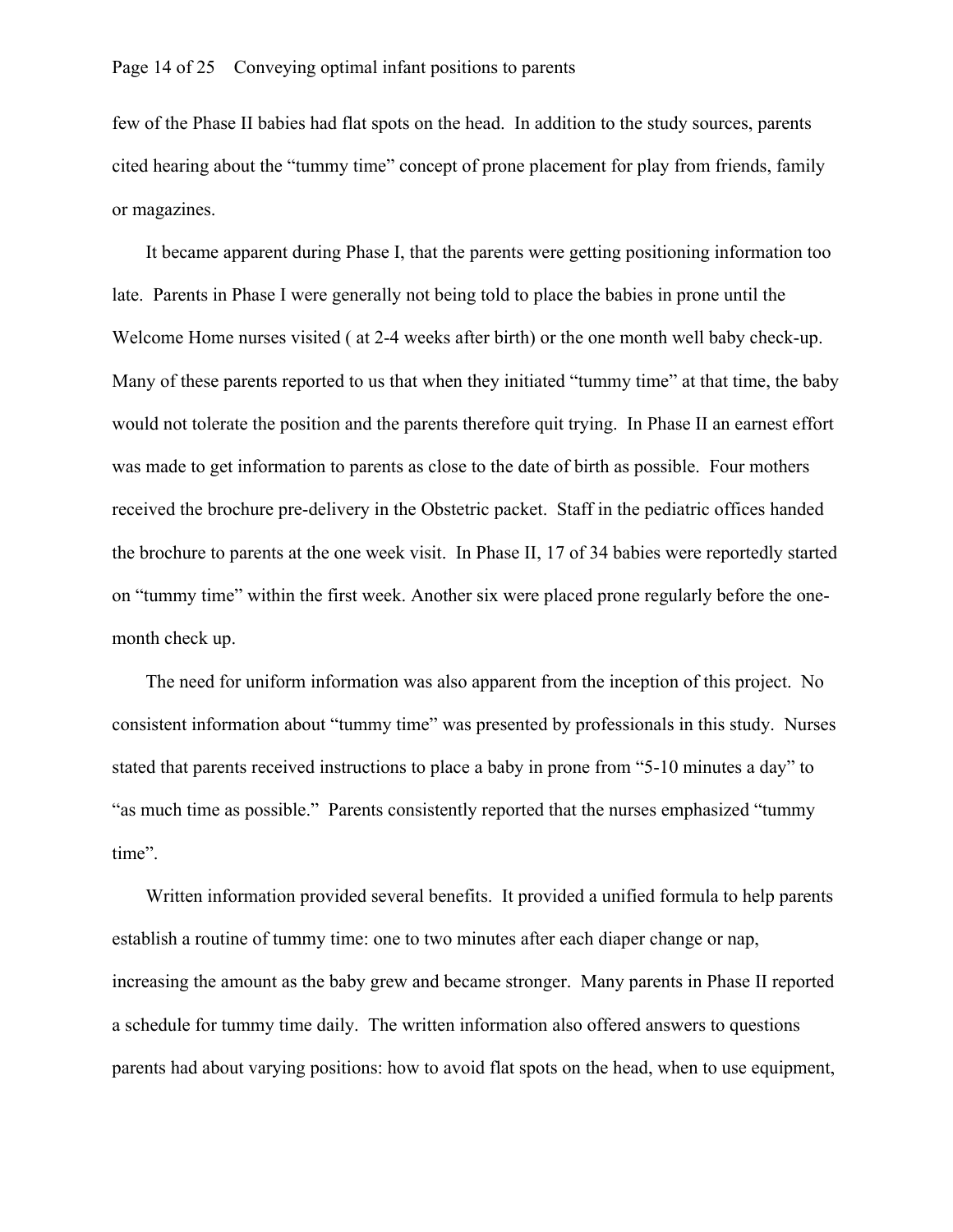and why sleeping on the back was important. The suggestion to incline the baby in prone with a small rolled towel under a baby's chest may have increased tolerance of the prone position.

The 18-month significant statistical difference in motor skills was not seen elsewhere in the literature, therefore no significant differences were expected. Clinically all babies were walking and scored within normal limits on the full PDMS-2 test. Further research is recommended to test the authenticity of these 18 month findings.

And lastly, a new positioning dilemma surfaced: "flat head backlash". One parent forbade anyone placing her second child, our study participant, on his back because she was convinced that the first son had a flat head because of "backlying" As expected, this baby lacked sitting balance, tummy strength, and righting reflexes usually acquired from supine play.

## **Limitation***s*

Sample size and demographics were limited to babies referred to the team by the participating doctors and nurses. All babies were from the same geographic location, in a suburban Midwestern area. Minority groups were not excluded, but were not represented as well as they might have been in a different setting.

During the screening process, one of the evaluators had a cursory knowledge of which group each baby was in because the calling and paper work organization was done by this investigator. This was compensated for by having the other evaluator blind to each baby's group before the evaluation. A second attempt was made to limit the effect of knowledge of group by assembling the call list by birthdates, not by group. Babies from all three sources of information groups could be seen on the same day.

Fully accurate parent recall of early positioning choices was not possible. No interim verification system was used during the six months prior to the evaluation. This was deliberate to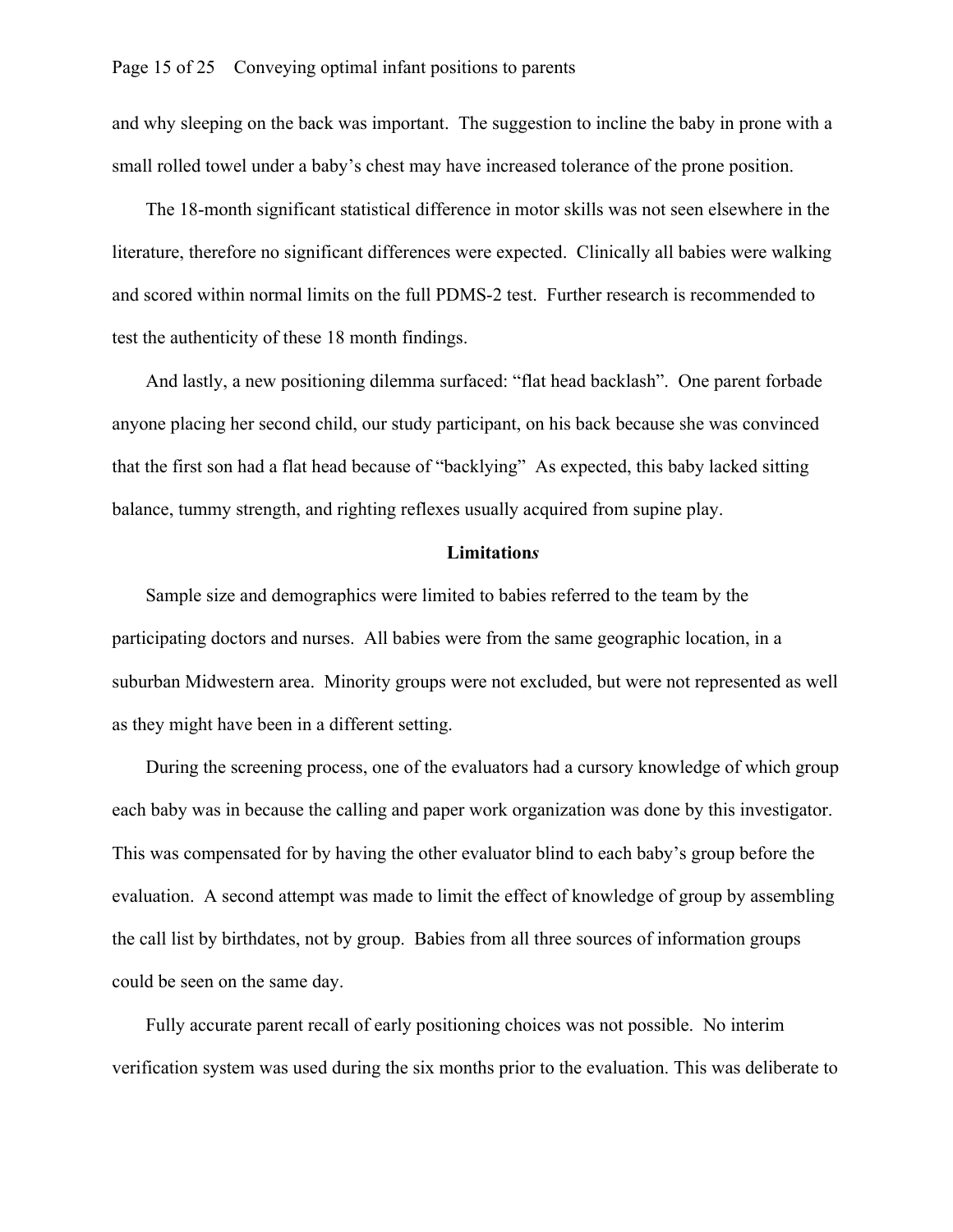## Page 16 of 25 Conveying optimal infant positions to parents

avoid prejudicing the parents' choices prior to the evaluations. As four occupational therapy students assisted with data gathering in Phase I, six interviewers gathered information from the parents, which increased the variability in interpretation of the parents' answers. Only the primary researchers gathered information on the Phase II surveys.

Regardless of the type of positioning education received during the study, parents made the ultimate decisions about care and positioning of their child. Some parents reported that they chose to carry their baby most of the time.

Influences outside of the research focus could not be limited. Doctors were not resurveyed in 2003 to determine changes in their directives regarding time in prone. Parents in Phase I were not asked on the survey about other sources of information about "tummy time" play. That question was asked in the second survey. Parents in Phase II had reportedly received information about positioning from sources other than the doctors and nurses, or the brochure in this study. Family, friends, and magazines were sources marked on some surveys. This limits the ability to fully determine exactly what impact the brochure had on positioning choices. This study does not prove that the relationship between the receipt of the brochure and the placement on the tummy are directly related. The committee was confident from the data and the comments by the parents that the parents' choice of placement on the tummy and receipt of the brochure were indeed correlated.

#### **Importance of this study**

This research helps to build the body of knowledge about baby development and optimum education techniques that medical professionals can use to help new parents choose optimum positioning strategies for their new infants. The plagiocephaly and torticollis problems seen in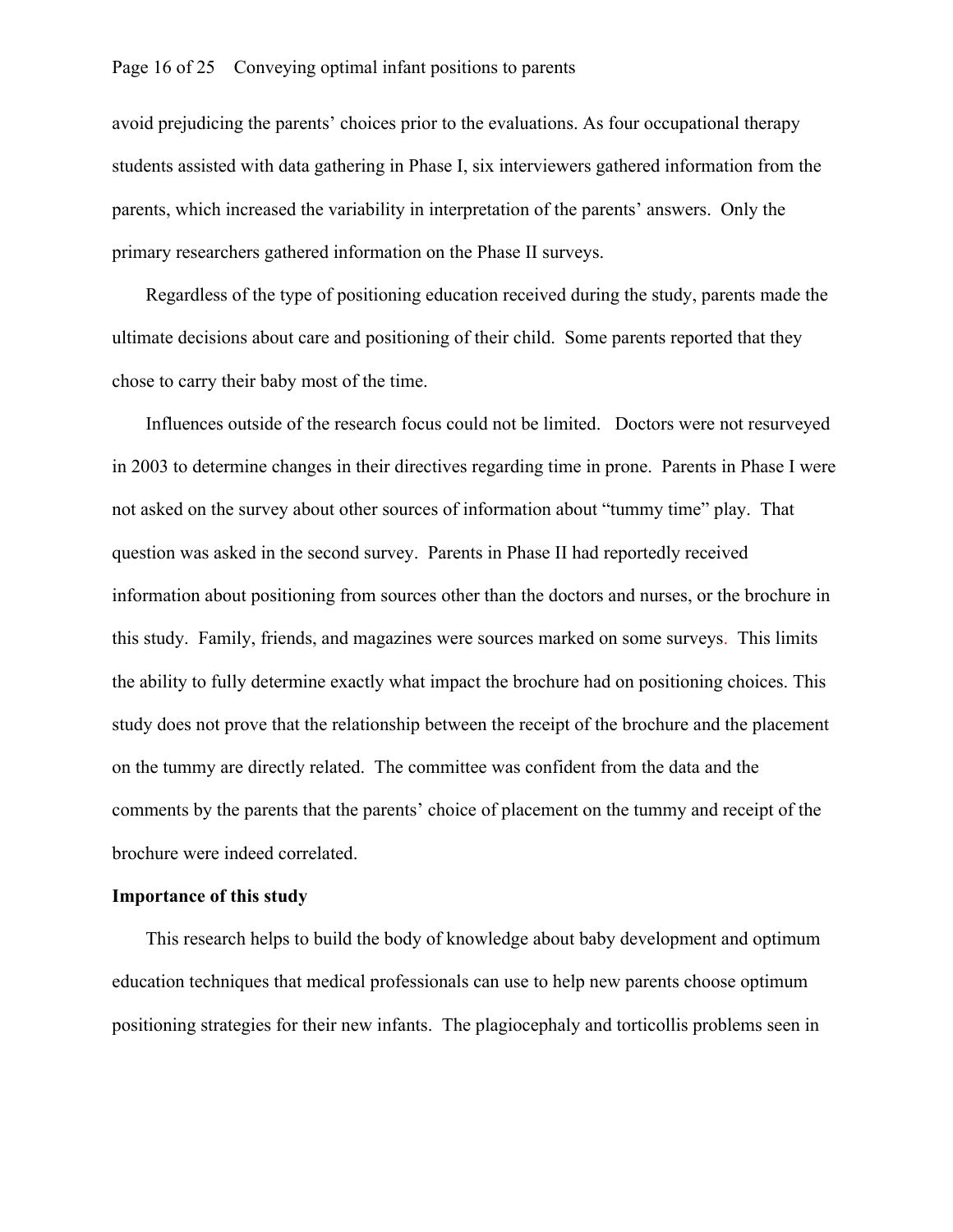many babies due to static supine positioning can be greatly eliminated with early written instructions about the value of "tummy time" when a baby is awake and supervised.

## **ACKNOWLEDGEMENTS**

This study would not have been possible without the help of many people. The Xavier University IRB supported and approved all phases of the research. Xavier Department of Occupational Therapy helped initiate the study and supported progress. Oxford Pediatrics, Pediatrics of Hamilton, Butler County Welcome Home nurses and supervisors, Obstetrics of Fairfield, and Dr. Christopher Co recruited parents and babies. Beverly Stokes gave permission for the use of her video. Peter A Towne, PT, Inc., provided the facilities for the evaluations. Four 2002 Xavier University occupational therapy students contributed time and effort in Phase I: Anne M. Bolan, Kimberly S. Olson, Angela G. Rohling, Amy B. Rothgeb. Lastly, editorial input was provided by the Research Department of Good Samaritan Hospital, Cincinnati, Ohio.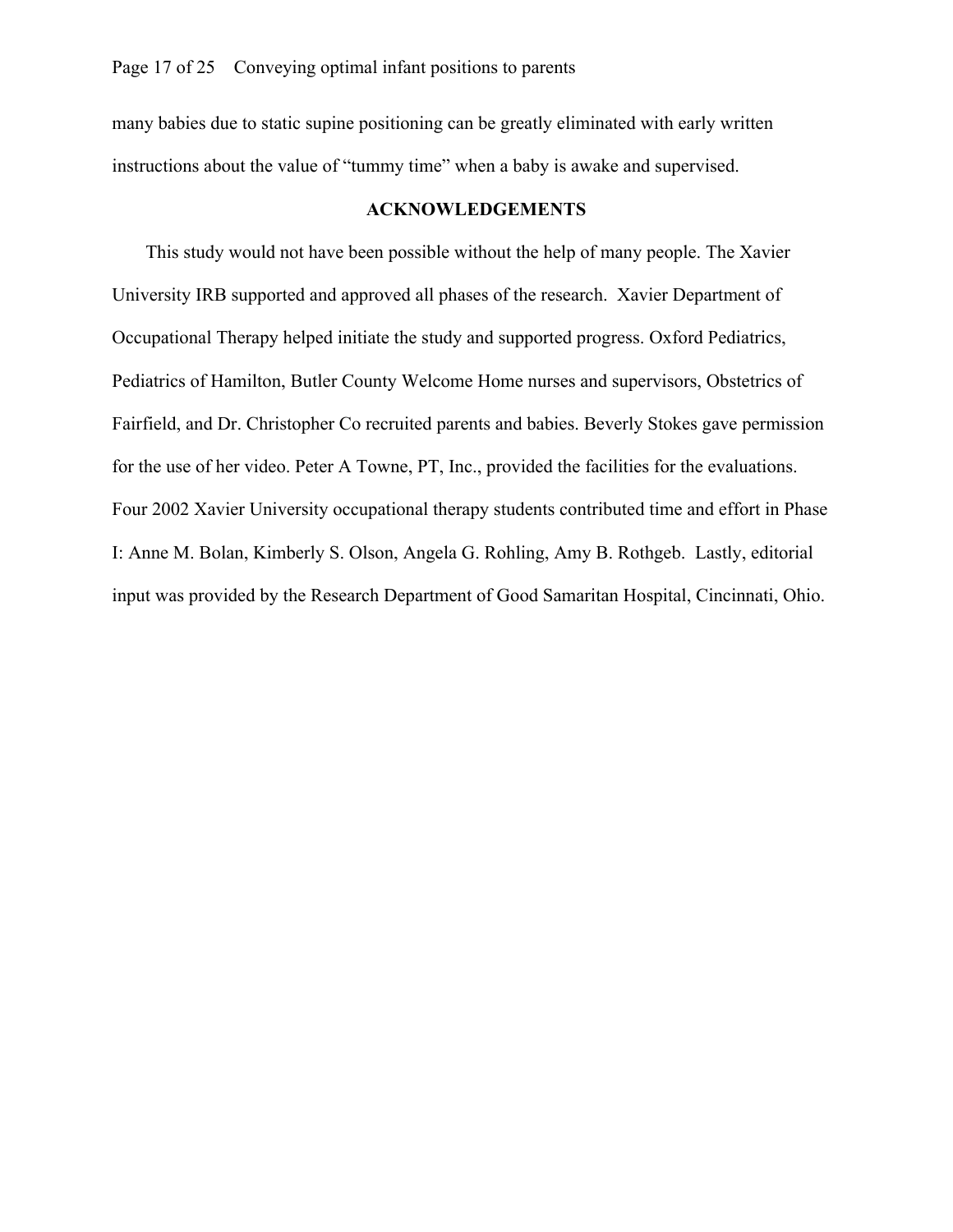#### **REFERENCES**

- American Academy of Pediatrics Task Force on Infant Sleep Position and Sudden Infant Death Syndrome. (2000). Changing concepts of sudden infant death syndrome: Implications for infant sleeping environment and sleep. *Pediatrics*, *105*, 650-654.
- Bartlett, D. J., & Kneale Fanning, J. E. (2002). Relationships of equipment use and play Positions to motor development at eight months corrected age of infants born preterm. *Pediatric Physical Therapy*, *15*, 8-15.
- Bly, L. (1994). *Motor skill acquisition in the first year*. San Antonio,TX: Therapy Skill Builders.
- Davis, B. E., Moon, R., Sachs, G. C., & Ottolini, M. D. (1998). Effects of sleep position on infant motor development. *Pediatrics*, *102*,1135-1140.
- Dewey, C., Fleming, P., & Golding, J. (1998). Does the supine sleeping position have any adverse effects on the child?: II. Development in the first 18 months. *Pediatrics*, *101*, *e*5-12.
- Folio, M., & Fewell, R. (2000). *Peabody Developmental Motor Scales: Examiner manual (*2nd ed.) Austin, TX: Pro-Ed.
- Holt, K. (1960). Early motor development. *The Journal of Pediatrics*, *57*, 571-574.
- Jantz, J. W., Blosser, C.D., & Fruechting, L.A. (1997). A motor milestone change noted with a change in sleep position. *Archives of Pediatric and Adolescent Medicine*, *151*, 565-568.
- Jennings, J. T., & Sarbaugh, B. G. (2003). *Baby development information.* [Brochure]. Cincinnati, OH: Authors.
- Johns, F.R., Jane, J. A. Sr., & Lin, K.Y. (2000). Surgical approach to posterior skull deformity. *Neurosurgical Focus*, 9. Retrieved October 16, 2000 from World Wide Web: http://pediatrics.medscape.com/AANS/NF/2000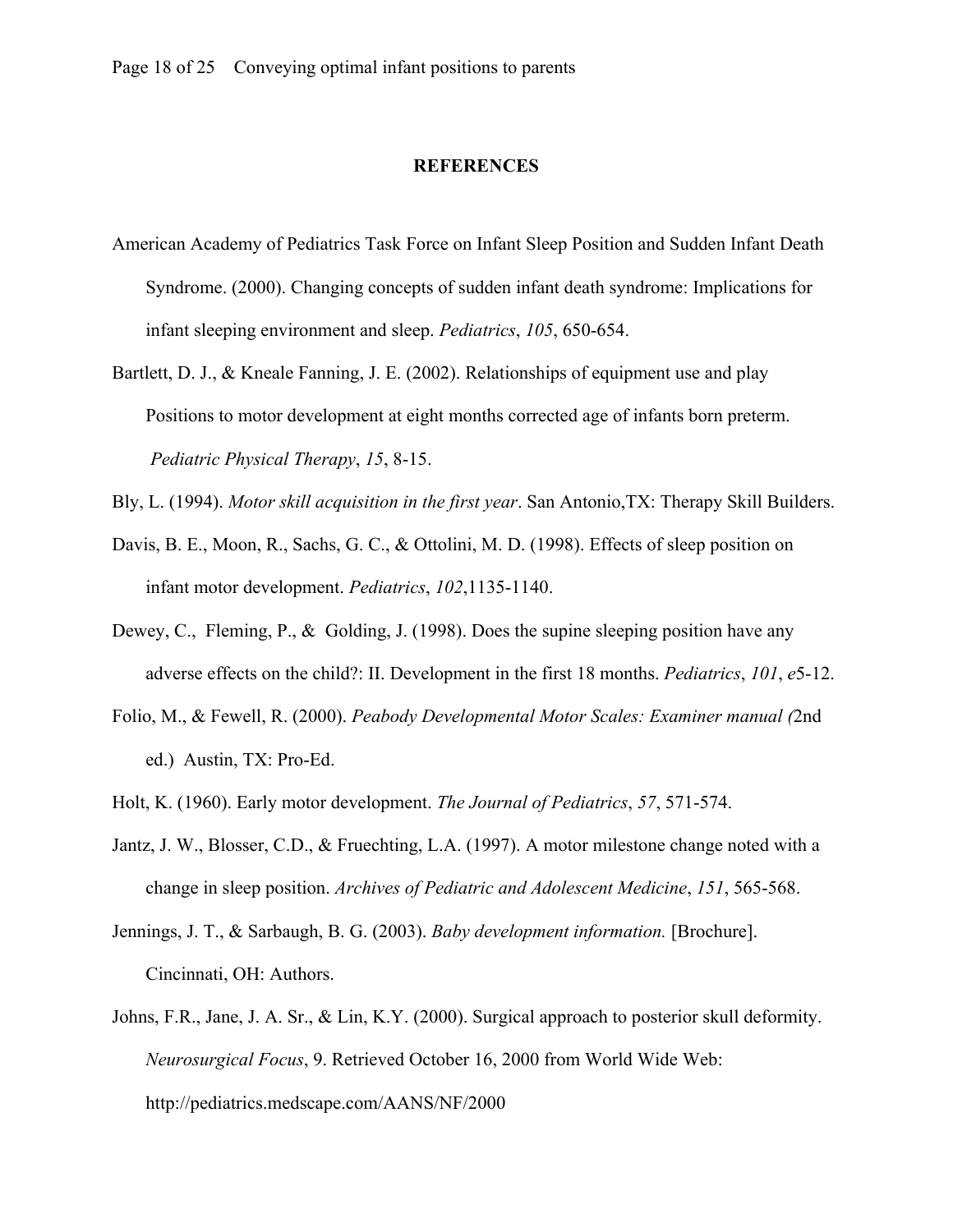- Kane, A., Mitchell, L., Craven, K., & March, J. (1996). Observations on a recent increase in plagiocephaly without synostosis. *Pediatrics*, *97*, 877-885.
- Kattwinkel, J., Brooks, J., & Myerberg, D.(1992). Positioning and SIDS. *Pediatrics*, *89*, 1120- 1126.
- Kramer, P., & Hinojosa, J. (1999). *Developmental perspective: Fundamentals of developmental theory. Frames of reference for pediatric occupational therapy*. Baltimore: Lippincott, Williams, and Wilkins.
- LaBorde, G. (1984). *Influence with integrity*. California, CA: Sytony.
- Littlefield, R.R., Reiff, J.L., & Rekate, H.L. (2003). Diagnosis and management of deformational plagiocephaly. *Journal of Barrow Neurological Institute*, *17*, 1-11.
- Malloy, M. (1998). Effectively delivering the message of infant sleep position. *Journal of the American Medical Association*, *280*, 373-374.
- Mildred, I., Beard, K., Dallwitz, A., & Unwin, I. (1995). Play position is influenced by knowledge of SIDS sleep position recommendations. *Journal of Paediatric Child Health*, *31*, 499-502.
- Pershing, J., James, H., Swanson, J., & Kattwinkel, J. (2003) American Academy of Pediatrics Clinical Report: Prevention and management of positional skull deformities in infants. *Pediatrics*, *112*, 199-202.

Piper, M., & Darrah, J. (1994). *Theories of motor development*. Philadelphia: W.B. Sanders.

- Salls, J. S., Silverman, L. N., & Gatty, C. M. (2002). The relationship of infant sleep and play positioning to motor milestone achievement. *American Journal of Occupational Therapy*, *56*, 577-580.
- SIDS Alliance (n.d.). *Back is best for baby; safest sleep.* [Brochure]. Baltimore, MA: Author.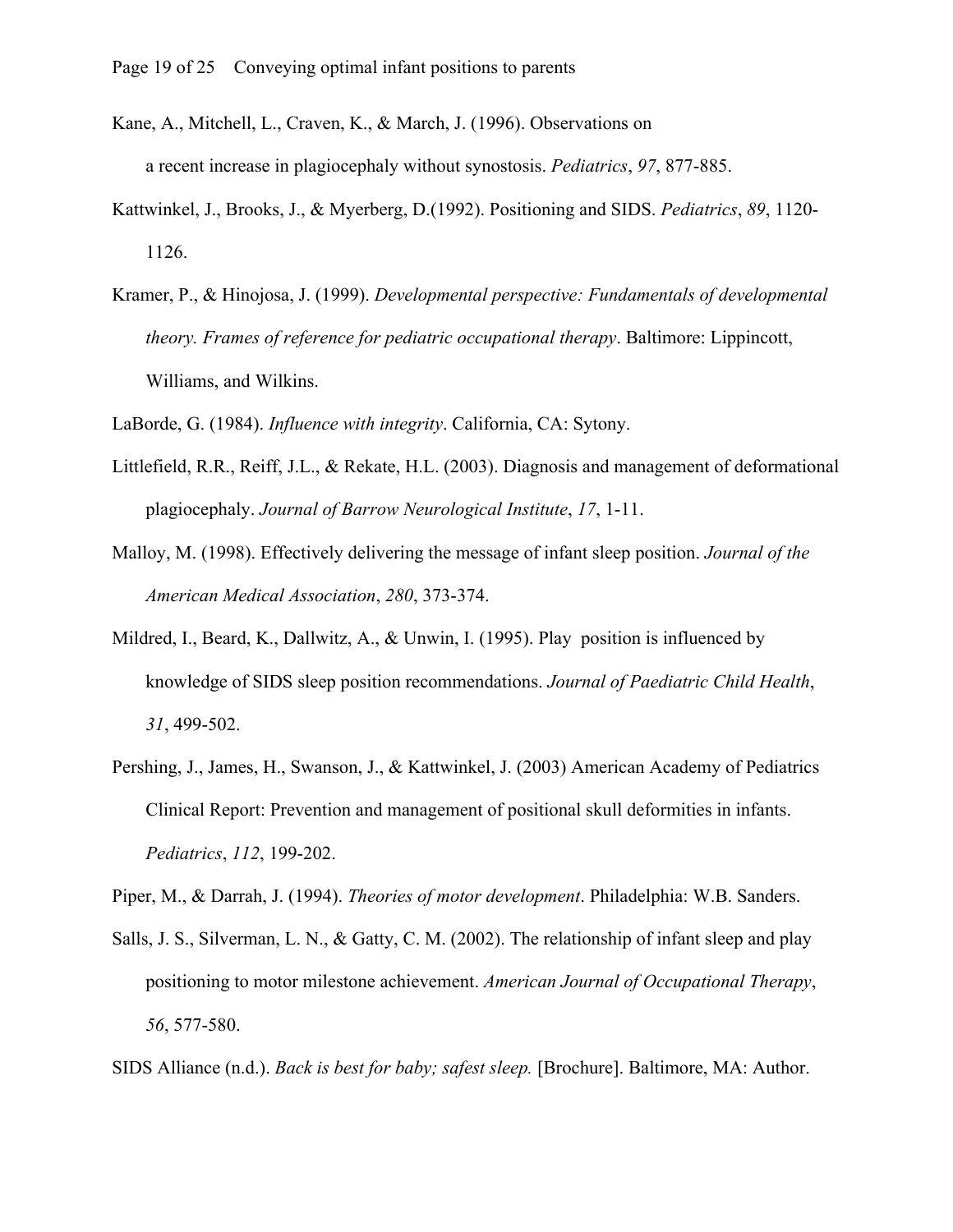- Sousa, D. (1998). *Learning manual for how the brain learns*. Thousand Oaks, CA: Convin Press.
- Stokes, B., (Producer). (n.d.). *Amazing babies: Moving in the first year.* (Motion Picture). (Available from Amazing Babies Videos, 418 St. Clair Ave. East, Toronto, Ontario, Canada, M4T 1P5).
- Willinger, M., Hoffman, H. J., Wu, K. T., Hou, J. R., Kessler, R. C., Ward, S. L., et al.(1998). Factors associated with the transition to nonprone sleep positions of infants in the United States. *Journal of the American Medical Association, 260,* 329-335.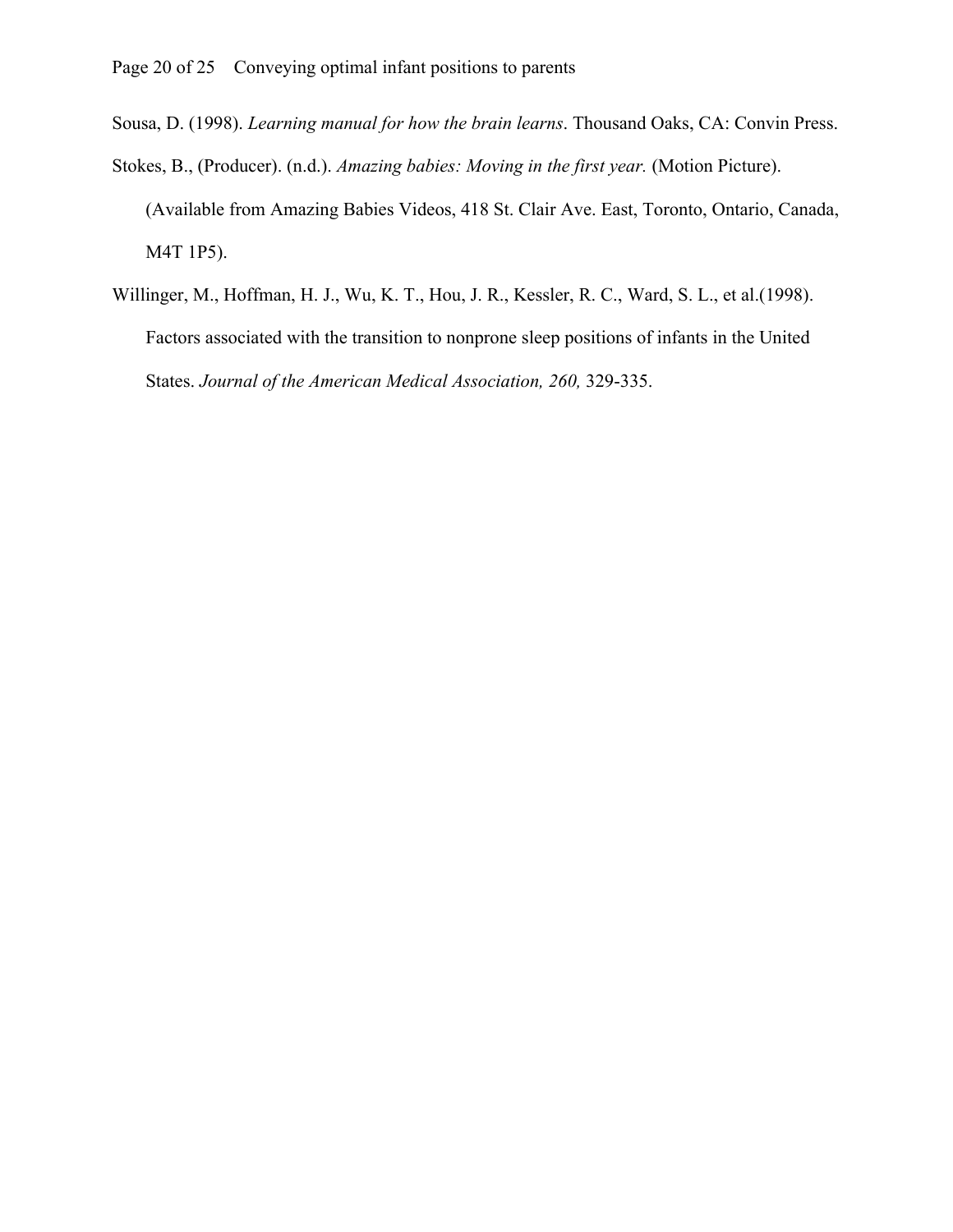# Page 21 of 25 Conveying optimal infant positions to parents

| <b>Study Participants</b>  |           |                  |             |              |
|----------------------------|-----------|------------------|-------------|--------------|
|                            | Recruited | <b>Evaluated</b> | <b>Boys</b> | <b>Girls</b> |
| Phase I, 2002<br>Video     | 62        | 44               | 20          | 24           |
| Phase II, 2002<br>Brochure | 51        | 34               | 21          | 13           |
| Total Babies in<br>Study   | 113       | 78               | 41          | 37           |

Table 1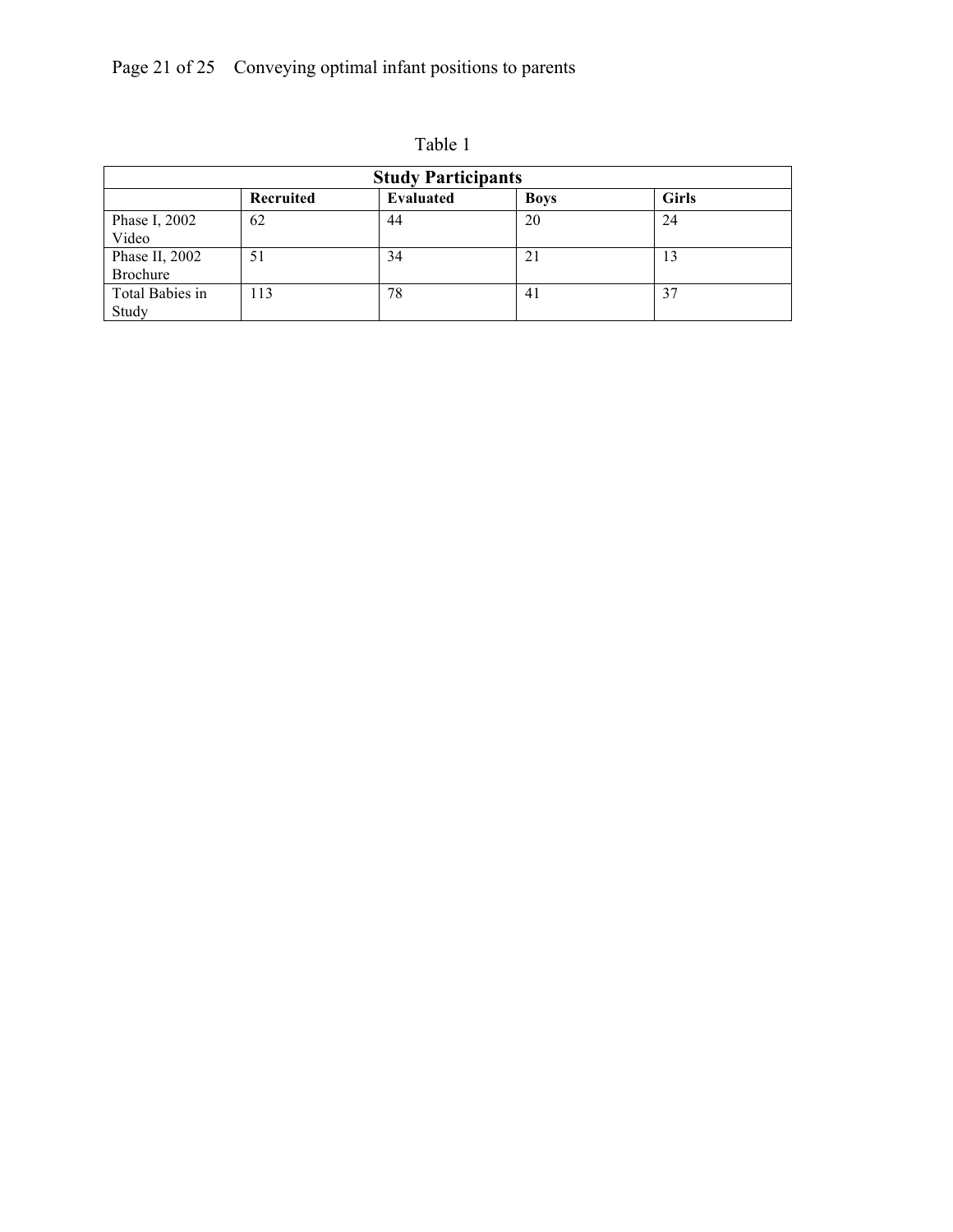## Table 2

| <b>Original Phase I Study with Video Showing</b> |                          |                               |                  |                     |  |
|--------------------------------------------------|--------------------------|-------------------------------|------------------|---------------------|--|
| <b>Phase I, 2002</b>                             | <b>Doctor Directives</b> | Welcome Home<br>Welcome Home  |                  | <b>Total Babies</b> |  |
|                                                  |                          | Nurse with Video              | Nurse, no video  |                     |  |
|                                                  | Group 1                  | Group 2                       | Group 3          |                     |  |
| <b>Total Recruited</b>                           | 27                       | 35                            |                  | 62                  |  |
| <b>Total Evaluated</b>                           | 23(13)                   | 21<br>(10)                    |                  | 44                  |  |
| <b>Follow-Up on Phase I Babies</b>               |                          |                               |                  |                     |  |
| <b>Spring, 2003</b>                              | <b>Doctor Directives</b> | Welcome Home                  | Welcome Home     | <b>Total Babies</b> |  |
| Follow-up of<br>18-month old<br><b>babies</b>    |                          | Nurse with Video              | Nurse, no video  |                     |  |
|                                                  | Group 4                  | Group4                        | Group 4          |                     |  |
| <b>Total Evaluated</b>                           | 23(13)                   | 21                            | (10)             | 44                  |  |
| Total Re-evaluated                               | 8                        | 15<br>5                       |                  | 28                  |  |
| <b>Brochures Distributed to New Parents</b>      |                          |                               |                  |                     |  |
| <b>Phase II, 2003</b>                            | Pediatric Offices        | Welcome Home<br><b>Nurses</b> | Obstetric Office | Total               |  |
|                                                  | Group 5                  | Group5                        | Group 5          |                     |  |
| <b>Total Recruited</b>                           | 42                       | 5                             | $\overline{4}$   | 51                  |  |
| <b>Total Evaluated</b>                           | 29                       |                               | $\overline{4}$   | 34                  |  |

## **Groups of Subjects Determined by Recruitment Sources and Education Methods**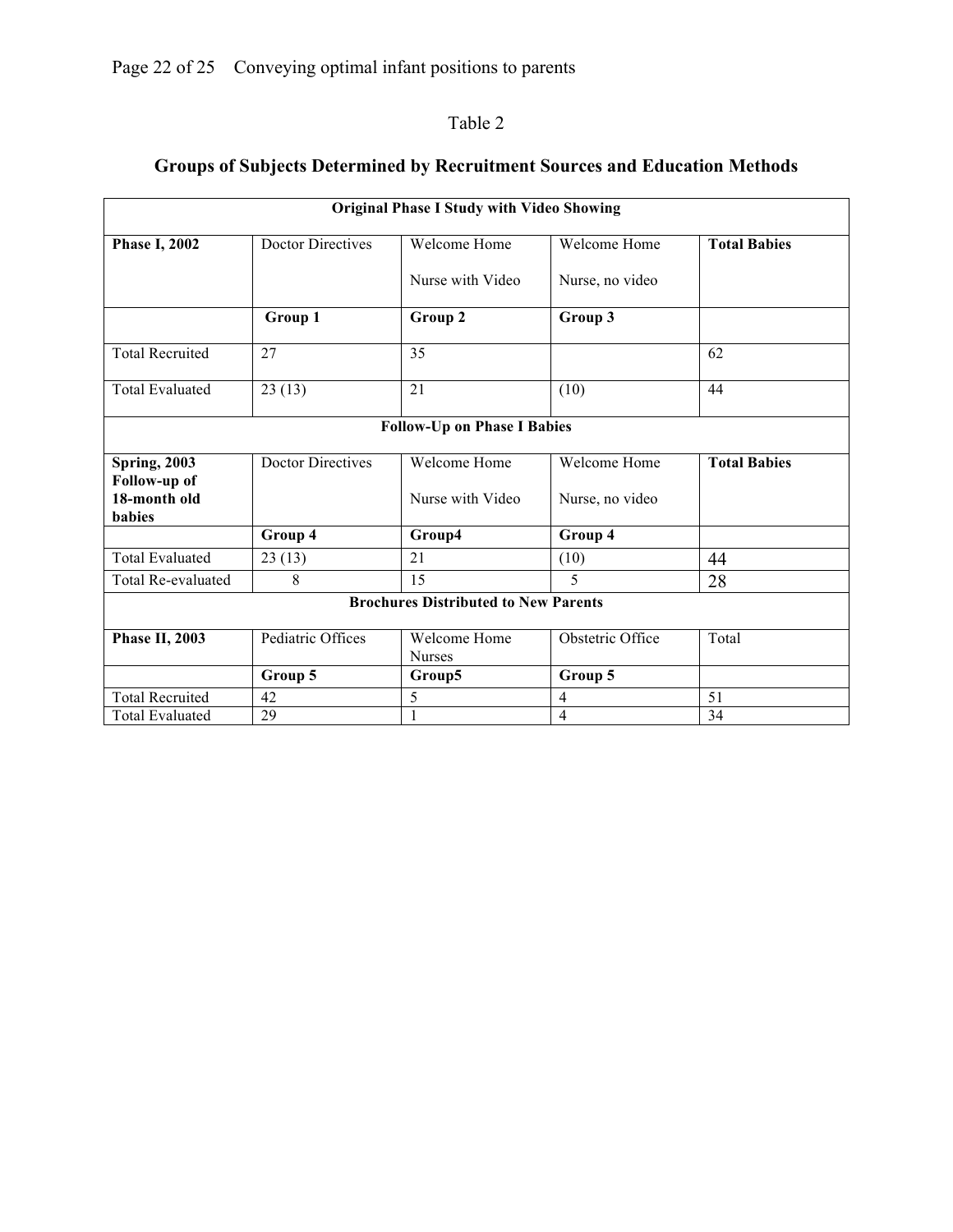# Page 23 of 25 Conveying optimal infant positions to parents

| Table 3                                    |                      |                  |  |  |
|--------------------------------------------|----------------------|------------------|--|--|
| 2002 and 2003 Bridging of Survey Responses |                      |                  |  |  |
| <b>Placed in Prone When Awake</b>          |                      |                  |  |  |
| 2002                                       | 2003                 | Compared in Data |  |  |
| Seldom                                     |                      | Not routinely    |  |  |
| Sometimes                                  | Less than once a day | Not routinely    |  |  |
| Frequently                                 | Once a day           | Not routinely    |  |  |
| Routinely                                  | More than once a day | Routinely        |  |  |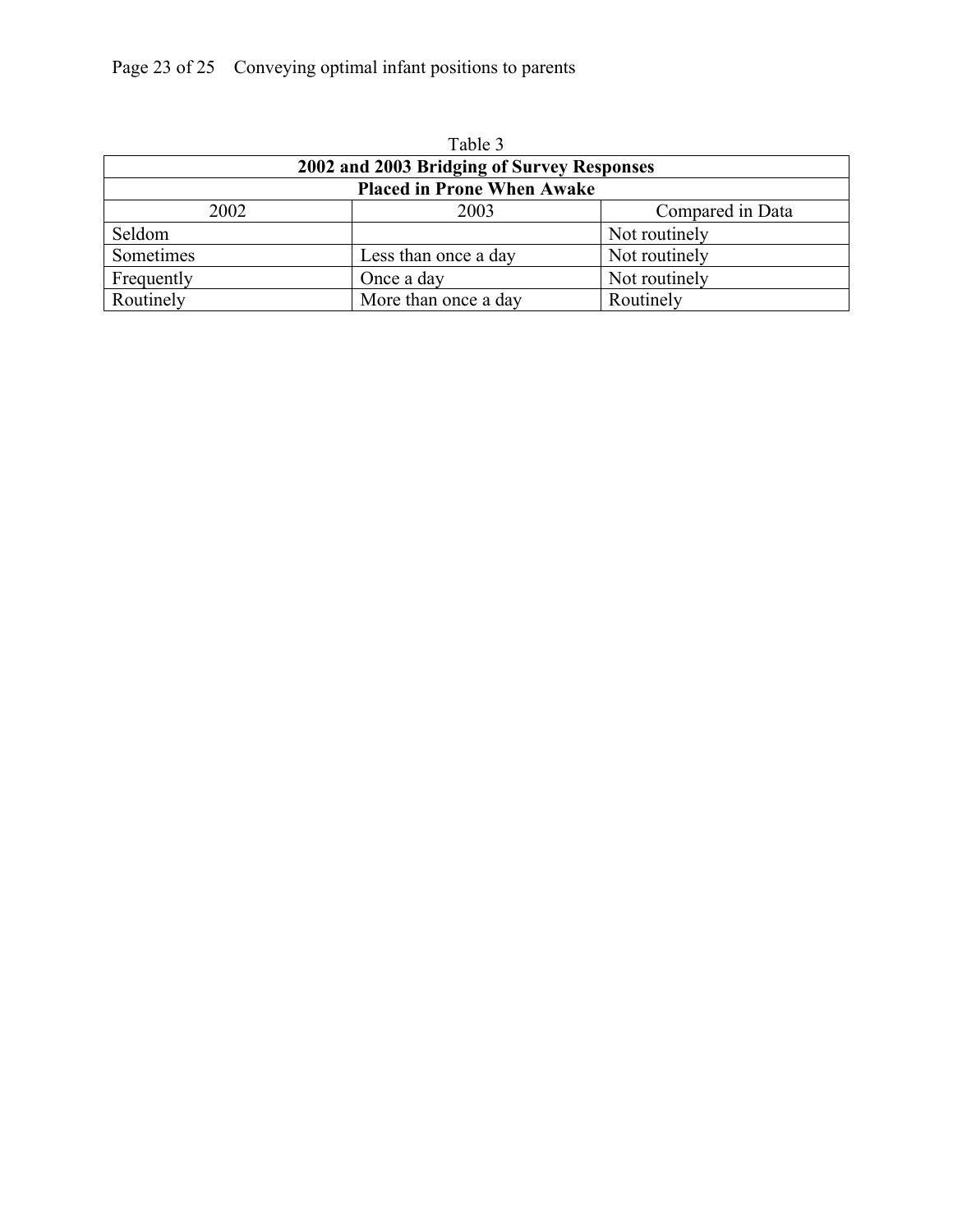## Page 24 of 25 Conveying optimal infant positions to parents

Table 4

Pattern of Increased Prone Play Positioning When a Nurse Visit, Video Showing, and Use of the Brochure Were Added to Physician Information

| <b>Source of Information</b> | <b>Placement Choice For Prone Play</b> |                      |                     |  |
|------------------------------|----------------------------------------|----------------------|---------------------|--|
|                              | Not Routinely                          | Routinely $> 1x$ day | <b>Total Babies</b> |  |
| Doctor Directives            | 11 babies                              | 2 babies             | 13                  |  |
|                              | 84.62%                                 | 15.38%               |                     |  |
| $Doctor + Nurse Visit$       | 6                                      | 4                    | 10                  |  |
|                              | 60%                                    | 40%                  |                     |  |
| Doctor + Nurse Visit         | 14                                     |                      | 21                  |  |
| Video Showing                | 66.67%                                 | 33.33%               |                     |  |
| $Doctor + Nurse + Brochure$  | 4                                      | 29                   | 33                  |  |
|                              | 12.12%                                 | 87.88%               |                     |  |